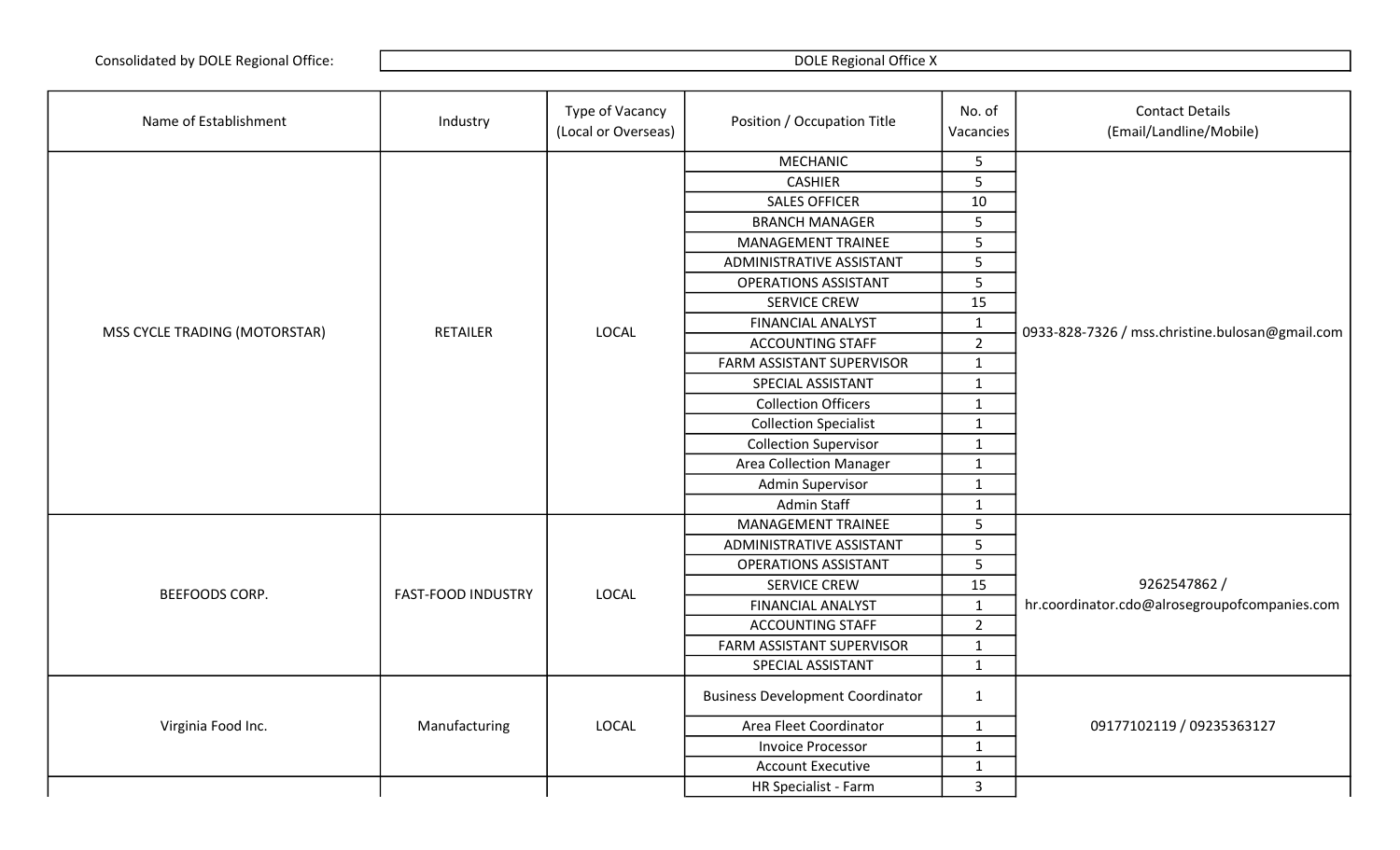| Name of Establishment             | Industry                  | Type of Vacancy<br>(Local or Overseas) | Position / Occupation Title                 | No. of<br>Vacancies     | <b>Contact Details</b><br>(Email/Landline/Mobile) |
|-----------------------------------|---------------------------|----------------------------------------|---------------------------------------------|-------------------------|---------------------------------------------------|
|                                   |                           |                                        | Farm Driver                                 | $\overline{4}$          |                                                   |
|                                   |                           |                                        | Maintenance Technician                      | $\overline{2}$          |                                                   |
|                                   |                           |                                        | Maintenance Supervisor                      | $\overline{2}$          |                                                   |
|                                   |                           |                                        | SR Maintenance Supervisor                   | $\overline{2}$          |                                                   |
|                                   |                           |                                        | <b>Production Supervisor-Dressing Plant</b> | $\overline{2}$          |                                                   |
|                                   |                           |                                        | <b>Hatchery Supervisor</b>                  | $2^{\circ}$             |                                                   |
|                                   |                           |                                        | Hatchery Technician                         | $\overline{3}$          |                                                   |
|                                   |                           |                                        | Laboratory Analyst                          | $\overline{3}$          |                                                   |
|                                   |                           |                                        | Machine Operator                            | $\overline{3}$          |                                                   |
| <b>GAMA FOODS CORPORATION</b>     | Agriculture/Poultry/Indus | <b>LOCAL</b>                           | Licensed Veterinarian                       | 5                       | 09955153951                                       |
|                                   | try                       |                                        | <b>Production Analyst</b>                   | $\overline{3}$          |                                                   |
|                                   |                           |                                        | <b>Compnay Nurse</b>                        | $\overline{2}$          |                                                   |
|                                   |                           |                                        | Plant Electrician                           | $\mathsf{3}$            |                                                   |
|                                   |                           |                                        | <b>Purchasing Specialist</b>                | $\overline{3}$          |                                                   |
|                                   |                           |                                        | <b>Accounting Specialist</b>                | 3                       |                                                   |
|                                   |                           |                                        | <b>ACCOUNTING SUPERVISOR</b>                | $\overline{2}$          |                                                   |
|                                   |                           |                                        | Farm Accounting Specialist (Bukidnon)       | $\overline{a}$          |                                                   |
|                                   |                           |                                        | Logistic Coordinator                        | 3                       |                                                   |
|                                   |                           |                                        | Paralegal Assistant                         | $\overline{2}$          |                                                   |
|                                   |                           |                                        | Civil Engineer                              | $\mathsf{3}$            |                                                   |
|                                   |                           |                                        | <b>Security Officer</b>                     | $\overline{\mathbf{4}}$ |                                                   |
| FLIGNO SOFTWARE PHILIPPINES, INC. | <b>IT SOFTWARE</b>        | LOCAL                                  | SOFTWARE ENGINEER                           | 20                      | 09171005497                                       |
|                                   |                           |                                        | <b>QUALITY ENGINEER</b>                     | 10                      |                                                   |
|                                   |                           |                                        | <b>Production Supervisor</b>                | $\mathbf 1$             |                                                   |
|                                   |                           |                                        | Electrical Service Technician (EE,IE)       | $\overline{2}$          |                                                   |
|                                   |                           |                                        | <b>Customer Care Specialist</b>             | $\mathbf{1}$            |                                                   |
|                                   |                           |                                        | Service Mechanic                            | $\mathbf{1}$            |                                                   |
| EDISONS MACHINE WORKS CORP.       | <b>MANUFACTURING</b>      | <b>LOCAL</b>                           | Product Manager                             | $\mathbf{1}$            | 09999998791 / hr@edisonscorp.com                  |
|                                   |                           |                                        | <b>Inventory Controller</b>                 | $\mathbf 1$             |                                                   |
|                                   |                           |                                        | Parts Man                                   | $\mathbf{1}$            |                                                   |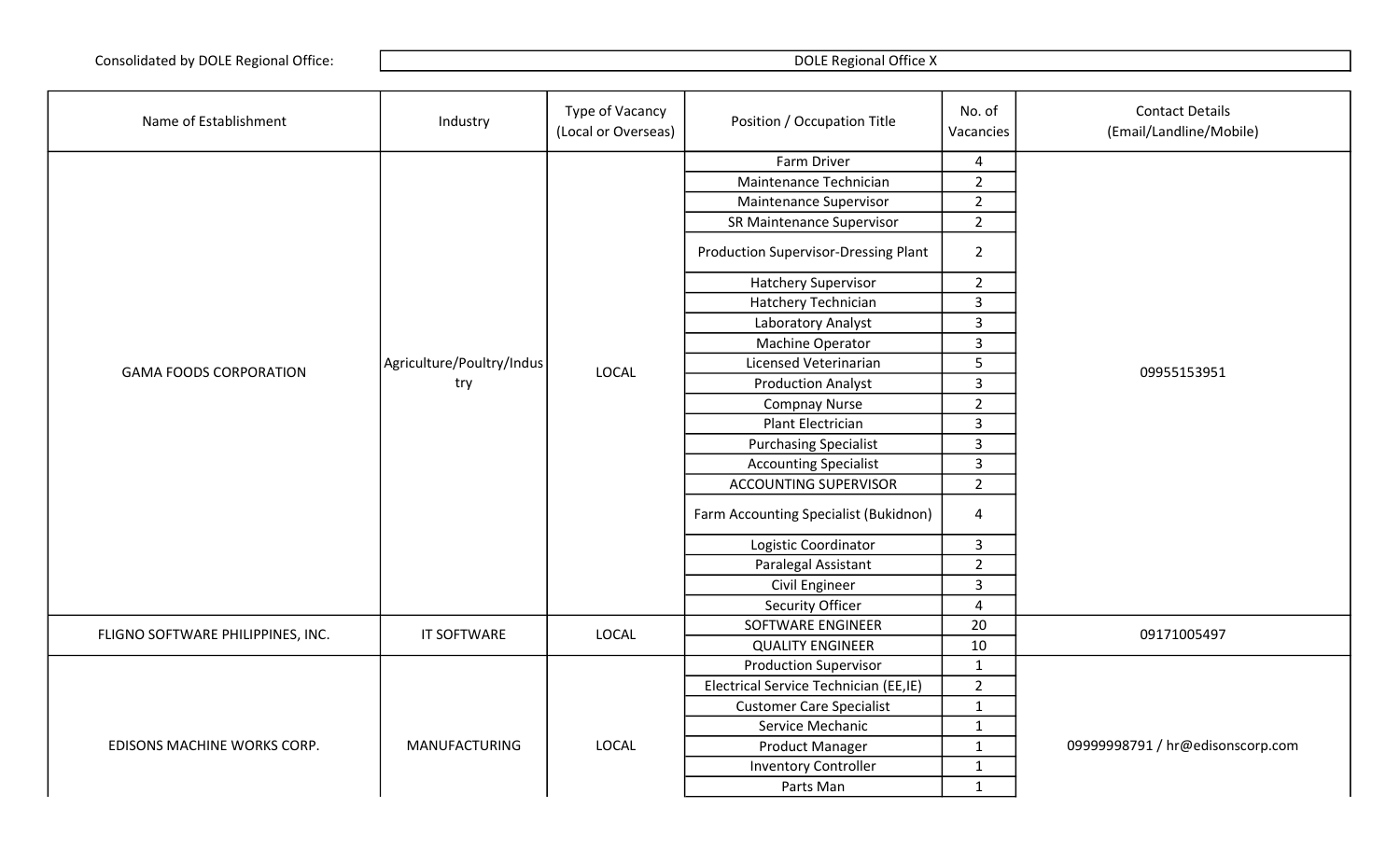| Name of Establishment                | Industry                    | Type of Vacancy<br>(Local or Overseas) | Position / Occupation Title                                 | No. of<br>Vacancies | <b>Contact Details</b><br>(Email/Landline/Mobile) |
|--------------------------------------|-----------------------------|----------------------------------------|-------------------------------------------------------------|---------------------|---------------------------------------------------|
|                                      |                             |                                        | Service Coordinator                                         | $\mathbf{1}$        |                                                   |
|                                      |                             |                                        | Sales Engineer                                              | $\overline{3}$      |                                                   |
|                                      |                             |                                        | <b>Accounting Staff</b>                                     | $\mathbf{1}$        |                                                   |
|                                      |                             | <b>LOCAL</b>                           | Relief Salesman                                             | $\mathbf{1}$        |                                                   |
| <b>Fast Distribution Corporation</b> | Distributor/Wholesaler      |                                        | Maggi Dedicated Seller                                      | $\mathbf{1}$        | 9778491113 / mlcbatutay@fastgroup.biz             |
|                                      |                             |                                        | Van Salesman                                                | $\mathbf{1}$        |                                                   |
| McALBA FOODS CORP.                   | FOOD MANUFACTURING          | <b>LOCAL</b>                           | <b>Accounting Head</b>                                      | $\overline{2}$      |                                                   |
|                                      |                             |                                        | Civil Engineer                                              | $\mathbf{1}$        | 09657206455 / botoys_hrd@yahoo.com                |
|                                      |                             |                                        | <b>IT Staff</b>                                             | $\overline{2}$      |                                                   |
| KAPATAGAN VENTURES INC               | <b>HOLDINGS</b>             | LOCAL                                  |                                                             |                     | 09979356006 / kvohrjcquilab@gmail.com             |
|                                      |                             |                                        | <b>Audit Staff</b>                                          | $\overline{2}$      |                                                   |
|                                      |                             |                                        | <b>SALES CLERK</b>                                          | 8                   |                                                   |
|                                      |                             | <b>LOCAL</b>                           | <b>UTILITY</b>                                              | $\overline{2}$      |                                                   |
|                                      |                             |                                        | <b>CUSTOMER SERVICE REPRESENTATIVE</b>                      | $\overline{3}$      |                                                   |
|                                      |                             |                                        | <b>SALES AGENT</b>                                          | $\overline{3}$      |                                                   |
|                                      |                             |                                        | <b>AUDIT STAFF</b>                                          | $\overline{3}$      |                                                   |
| ORO GADGETS INC.                     | <b>SALES &amp; SERVICES</b> |                                        | <b>ACCOUNTING STAFF</b>                                     | 5                   | 09667850809 / humanresources@magnet.ph            |
|                                      |                             |                                        | <b>FINANCE STAFF</b>                                        | $\overline{4}$      |                                                   |
|                                      |                             |                                        | <b>Automotive Service Manager</b>                           | $\mathbf{1}$        |                                                   |
|                                      |                             |                                        | <b>Acoounting Supervisor</b>                                | $\mathbf{1}$        |                                                   |
|                                      |                             |                                        | Aircon Technician                                           | $\overline{2}$      |                                                   |
|                                      |                             |                                        | <b>CASHIER</b>                                              | $\overline{4}$      |                                                   |
|                                      |                             |                                        | CASHER (CUGMAN, PUNTOD, EL                                  |                     |                                                   |
|                                      |                             |                                        | SALVADOR, VILLANUEVA, OSMENA,                               | $\sqrt{4}$          |                                                   |
|                                      |                             |                                        | OPOL, IPONAN, PUEBLO)                                       |                     |                                                   |
| BLU ENERGY FUEL STATION INC.         | <b>FUEL</b>                 | LOCAL                                  | PUMP ATTENDANT (CUGMAN,<br>PUNTOD, EL SALVADOR, VILLANUEVA, | $9\,$               | 09457687115 / kris.naduma@bluenergyfuel.com       |
|                                      |                             |                                        | OSMENA, OPOL, IPONAN, PUEBLO)                               |                     |                                                   |
|                                      |                             |                                        | <b>STATION SUPERVISOR</b>                                   | $\mathbf{1}$        |                                                   |
|                                      |                             |                                        | PROJECT MANAGEMENT HEAD                                     | $\mathbf 1$         |                                                   |
|                                      |                             |                                        | <b>ACCOUNTING STAFF</b>                                     | $\overline{2}$      |                                                   |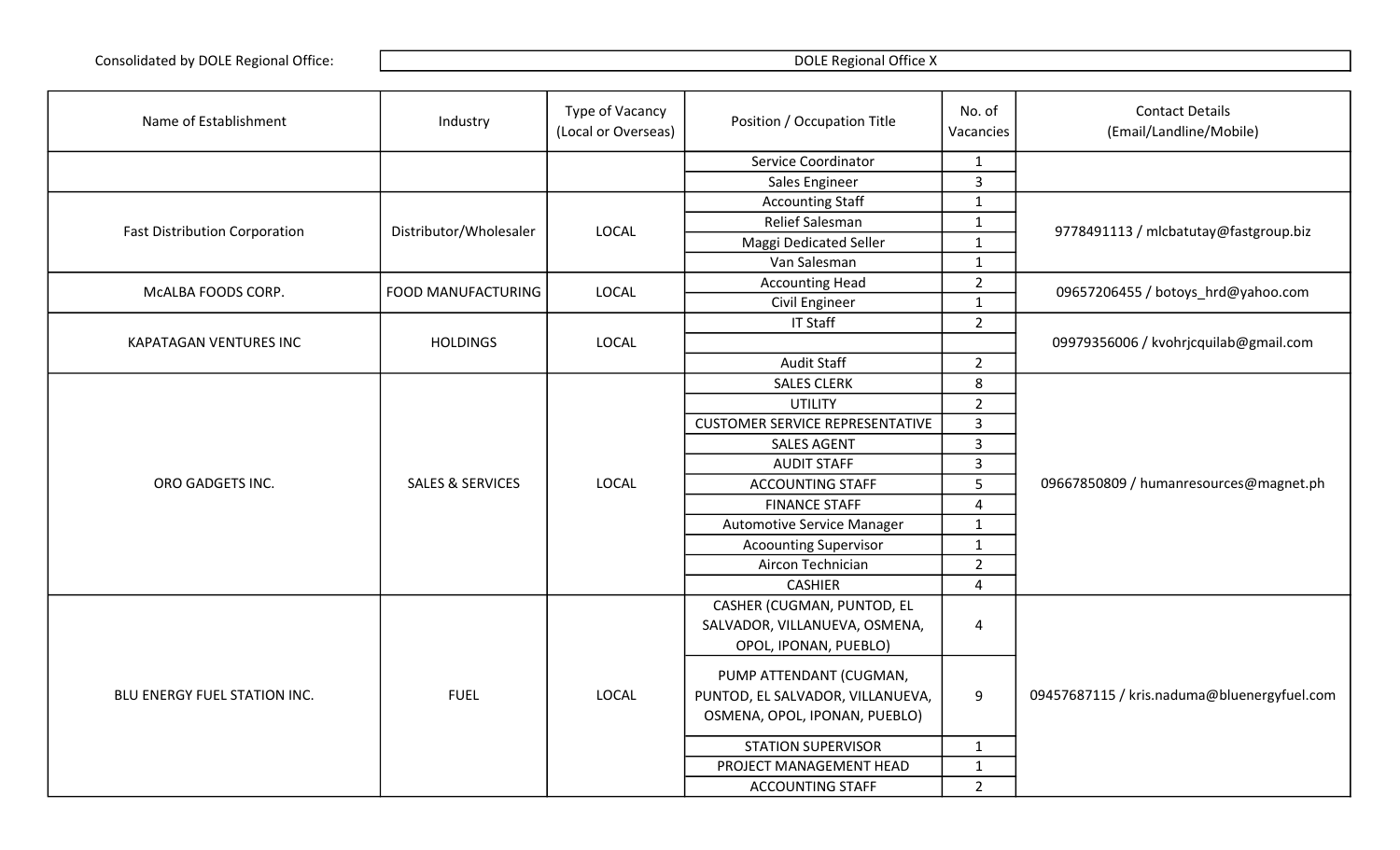| Name of Establishment                      | Industry               | Type of Vacancy<br>(Local or Overseas) | Position / Occupation Title          | No. of<br>Vacancies | <b>Contact Details</b><br>(Email/Landline/Mobile) |
|--------------------------------------------|------------------------|----------------------------------------|--------------------------------------|---------------------|---------------------------------------------------|
|                                            |                        |                                        | <b>BOOKKEEPER</b>                    | $\overline{2}$      |                                                   |
|                                            | LEASING                | <b>LOCAL</b>                           | <b>AUDITOR</b>                       | $\overline{2}$      |                                                   |
| AMAARA CORPORATION                         |                        |                                        | <b>SYSTEMS DEVELOPER</b>             | $\overline{2}$      | 09151601566 / hr.mindanao@smsi.com.ph             |
|                                            |                        |                                        | SYSTEMS ANALYST                      | $\overline{2}$      |                                                   |
|                                            |                        |                                        | AREA SALES HEAD                      | $\overline{2}$      |                                                   |
|                                            |                        |                                        | <b>Team Leader</b>                   | $\overline{2}$      |                                                   |
| Sophia Jewellery Inc.                      | Jewelry                | <b>LOCAL</b>                           | Jewelry Representative for Region 10 | $\overline{2}$      | 09173086375                                       |
|                                            |                        |                                        | Sales Consultant                     | 6                   |                                                   |
|                                            |                        |                                        | <b>HR Manager</b>                    | $\mathbf{1}$        |                                                   |
|                                            |                        |                                        | HR & Training Officer (CDO)          | $\mathbf{1}$        | 09171605367/09177071982                           |
| Vjandep Bakeshop                           | Retailer/Manufacturing | <b>LOCAL</b>                           | HR & Training Officer (Camiguin)     | $\mathbf{1}$        | rhona.villanueva@vjandep.com                      |
|                                            |                        |                                        | Sales Admin Officer                  | $\mathbf{1}$        | zairah.balatero@vjandep.com                       |
|                                            |                        |                                        | Sales Manager                        | $\mathbf{1}$        |                                                   |
|                                            |                        |                                        | Sales Associate                      | $\overline{3}$      |                                                   |
|                                            |                        |                                        | Accounting staff                     | $\overline{3}$      |                                                   |
| Weld Powertools Industrial                 |                        |                                        | <b>Warehouse SupervisoR</b>          | $\overline{2}$      |                                                   |
| <b>Machinery Corporation</b>               | Retailer               | <b>LOCAL</b>                           | Driver - licensed code 123           | $\overline{2}$      | 0965650757 9/ hrweldcdo@gmail.com                 |
|                                            |                        |                                        | Electrician / Maintenance Technician | $\overline{2}$      |                                                   |
|                                            |                        |                                        | Mechanic                             | $\overline{2}$      |                                                   |
|                                            |                        |                                        | <b>Quotation Staff</b>               | $\overline{3}$      |                                                   |
| <b>Fast Toll Manufacturing Corporation</b> | Packing/Multibundling  | <b>LOCAL</b>                           | <b>Bundler</b>                       | 50                  | 09457120430 / eapjanio@fastgroup.biz              |
|                                            |                        |                                        | Safety Officer 2 (SO2)               | $\mathbf{1}$        |                                                   |
|                                            |                        |                                        | <b>Butcher</b>                       | $\overline{3}$      |                                                   |
| Fivel & Big 8 Ventures, Inc./              |                        |                                        | Driver (License 123)                 | $\overline{2}$      |                                                   |
| <b>Big Eight Foods</b>                     | Food Distributor       | <b>LOCAL</b>                           | Audit Associate                      | $\mathbf{1}$        | 09708997463 / fivelfsdi@gmail.com                 |
|                                            |                        |                                        | Sales Representative                 | $\overline{2}$      |                                                   |
|                                            |                        |                                        | Cashier                              | $\overline{2}$      |                                                   |
|                                            |                        |                                        | Salesman                             | 5                   |                                                   |
|                                            |                        |                                        | <b>Delivery Driver</b>               | 15                  |                                                   |
|                                            |                        |                                        | Delivery Helper                      | 15                  |                                                   |
| Templar Manpower & Gen.                    | Mannower Drovider      | 1001                                   | Service Crew                         | 10                  | 09158535025/                                      |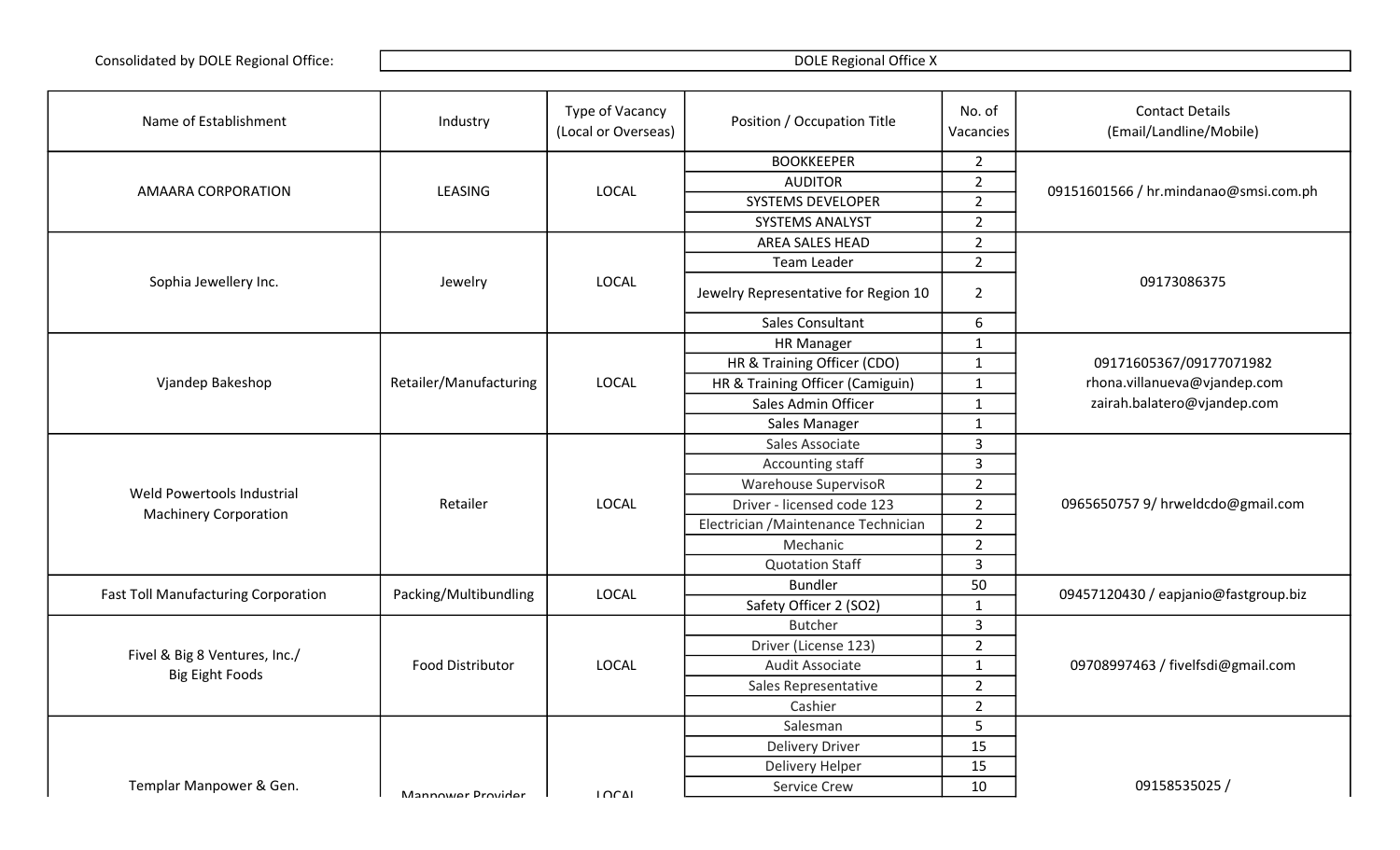| Name of Establishment        | Industry                        | Type of Vacancy<br>(Local or Overseas) | Position / Occupation Title          | No. of<br>Vacancies | <b>Contact Details</b><br>(Email/Landline/Mobile) |
|------------------------------|---------------------------------|----------------------------------------|--------------------------------------|---------------------|---------------------------------------------------|
| Services Corp.               | <del>iviaripower rioviuei</del> | ᡗᠸ᠋ᠧᠵᡅ                                 | Promo Diser                          | $2^{\circ}$         | templar.humanresource.main@gmail.com              |
|                              |                                 |                                        | Merchandiser                         | 4                   |                                                   |
|                              |                                 |                                        | <b>Production Worker</b>             | 10                  |                                                   |
|                              |                                 |                                        | <b>Booking Salesman</b>              | $\overline{2}$      |                                                   |
| Sheridan Distributor Cagayan | Distributor/Importer/           |                                        | Merchandiser                         | 4                   |                                                   |
| Co., Inc.                    | Wholsaler of Electrical,        | <b>LOCAL</b>                           | <b>Accounting Staff</b>              | $\overline{3}$      | 09355141170 / hrdsmicdo.amcl@gmail.com            |
|                              | Automotive and Gen.             |                                        | Warehouse Personnel/Driver           | 5                   |                                                   |
|                              |                                 |                                        | <b>Accounts Management Associate</b> | $\mathbf{1}$        |                                                   |
|                              |                                 |                                        | <b>Property Supervisor</b>           | $\mathbf 1$         |                                                   |
| CEBU LANDMASTERS INC.        | <b>REAL ESTATE</b>              | <b>LOCAL</b>                           | <b>Customer Relations Associate</b>  | $\mathbf{1}$        | 09178003994                                       |
|                              |                                 |                                        | Sales Support Associate              | $\mathbf{1}$        | kmeseo@cebulandmasters.com                        |
|                              |                                 |                                        | Sales Admin Associate                | $\mathbf{1}$        |                                                   |
|                              |                                 |                                        | Sales Officer                        | $\mathbf{1}$        |                                                   |
|                              |                                 |                                        | Archivist                            | $\mathbf{1}$        |                                                   |
|                              |                                 |                                        | Auditor                              | $\mathbf{1}$        |                                                   |
|                              |                                 |                                        | <b>Accounting Staff</b>              | $\mathbf{1}$        |                                                   |
| Philippine Pork Corp./       |                                 |                                        | Office Staff                         | $\mathbf 1$         |                                                   |
| Master Chef Republic Inc.    | Production                      | <b>LOCAL</b>                           | <b>Purchasing Staff</b>              | $\mathbf{1}$        | 09178663375 / mri.hr@ostrich.com.ph               |
|                              |                                 |                                        | Sales Agent                          | $\mathbf{1}$        |                                                   |
|                              |                                 |                                        | Driver                               | $\mathbf{1}$        |                                                   |
|                              |                                 |                                        | Cook/Helper                          | $\mathbf{1}$        |                                                   |
|                              |                                 |                                        | Farm Caretaker                       | $\mathbf 1$         |                                                   |
|                              |                                 |                                        | <b>FLEET COORDINATOR</b>             | $\overline{2}$      |                                                   |
|                              |                                 |                                        | JUNIOR ACCOUNTANT                    | $\mathbf{1}$        |                                                   |
|                              |                                 |                                        | JUNIOR PROJECT ENGINEER              | 6                   |                                                   |
|                              |                                 |                                        | JUNIOR QUALITY CONTROL ENGINEER      | $\mathbf{1}$        |                                                   |
|                              |                                 |                                        | PROJECT ENGINEER                     | $\mathbf{1}$        |                                                   |
|                              |                                 |                                        | PURCHASING STAFF                     | $\mathbf{1}$        |                                                   |
|                              |                                 |                                        | <b>SAFETY OFFICER</b>                | $\overline{2}$      |                                                   |
|                              |                                 |                                        | SENIOR PROJECT ENGINEER              | $\mathbf{1}$        |                                                   |
|                              |                                 |                                        | <b>SITE COORDINATOR</b>              | $\mathbf{1}$        |                                                   |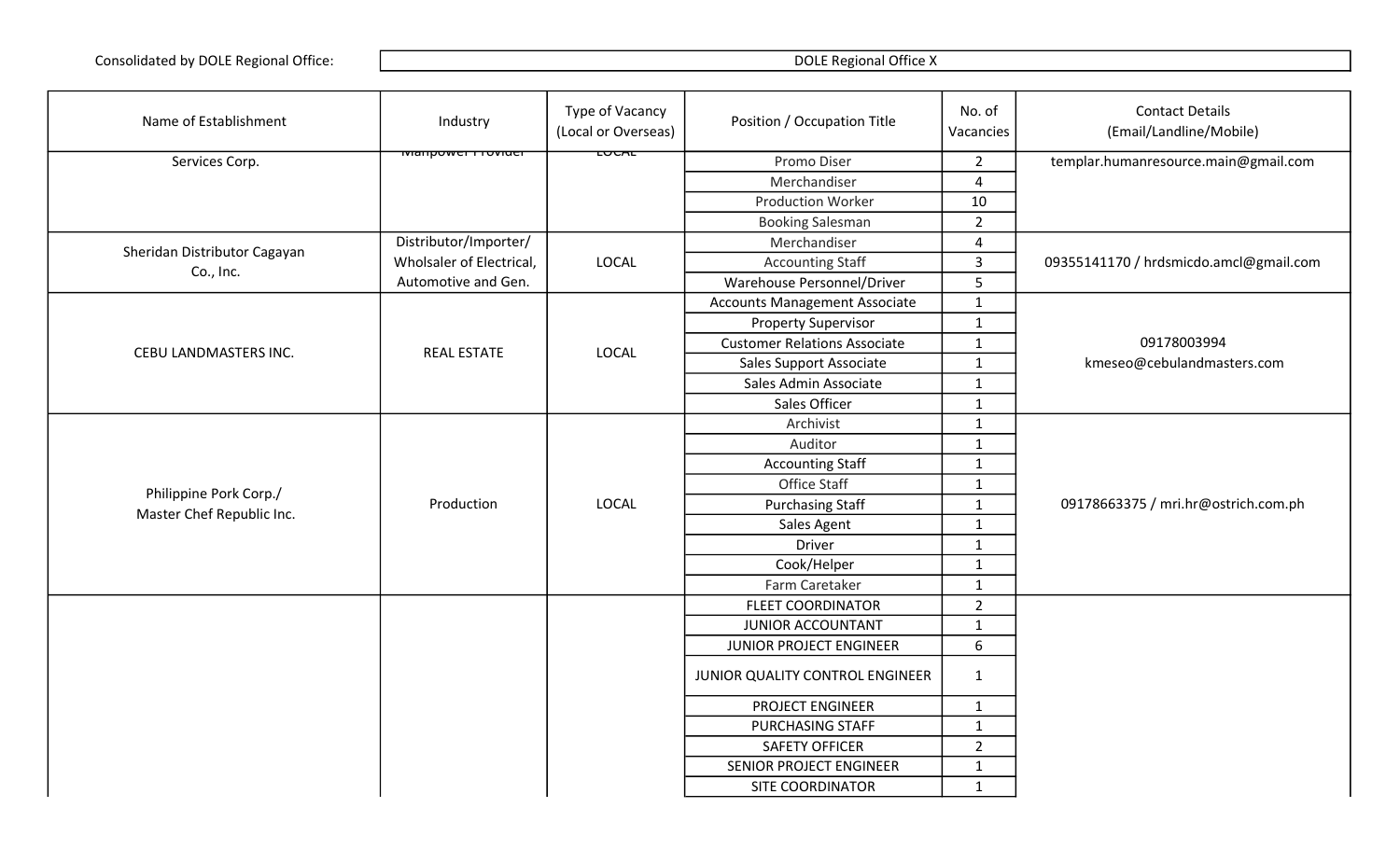| Name of Establishment                         | Industry              | Type of Vacancy<br>(Local or Overseas) | Position / Occupation Title        | No. of<br>Vacancies     | <b>Contact Details</b><br>(Email/Landline/Mobile) |
|-----------------------------------------------|-----------------------|----------------------------------------|------------------------------------|-------------------------|---------------------------------------------------|
| <b>MORTAR MASTERS &amp; CONCRETE BUILDERS</b> | <b>CONSTRUCTION</b>   | <b>LOCAL</b>                           | <b>WAREHOUSE STAFF</b>             | $\mathbf{1}$            | 0917 326 6782 / careers@mortarmasters.com.ph      |
|                                               |                       |                                        | <b>BACKHOE OPERATOR</b>            | 10                      |                                                   |
|                                               |                       |                                        | <b>DUMP TRUCK DRIVER</b>           | 30                      |                                                   |
|                                               |                       |                                        | <b>FUEL TRUCK DRIVER</b>           | $\mathbf{1}$            |                                                   |
|                                               |                       |                                        | <b>GRADER OPERATOR</b>             | 5                       |                                                   |
|                                               |                       |                                        | MECHANIC (HEAVY EQUIPMENT)         | 6                       |                                                   |
|                                               |                       |                                        | MECHANIC (UNDERCHASSIS)            | $\mathbf{1}$            |                                                   |
|                                               |                       |                                        | <b>MIXER DRIVER</b>                | 5                       |                                                   |
|                                               |                       |                                        | PUMP CRETE OPERATOR                | $\mathbf{1}$            |                                                   |
|                                               |                       |                                        | RIGGERMAN                          | $\mathbf{1}$            |                                                   |
|                                               |                       |                                        | <b>TOWER CRANE OPERATOR</b>        | $\mathbf{1}$            |                                                   |
|                                               |                       |                                        | WAREHOUSEMAN                       | 10                      |                                                   |
| vifel ice plant & cold storage inc.           | Cold Storage services | LOCAL                                  | Warehouse supervisor               | $\mathbf{1}$            | hr.cdo@vifelcoldstorage.com                       |
|                                               |                       |                                        | Warehouse Checker                  | $\overline{2}$          |                                                   |
| <b>Staples Food Corporation</b>               | Manufacturing         | <b>LOCAL</b>                           | <b>Production Worker</b>           | 20                      | hr2.tagoloan@vifelcoldstorage.com                 |
|                                               |                       |                                        | Line leader                        | $\mathbf{1}$            |                                                   |
|                                               |                       |                                        | <b>ASSISTANT MECHANIC</b>          | $\overline{\mathbf{4}}$ |                                                   |
|                                               |                       |                                        | Backhoe Wheel-type Operator        | $\mathbf{1}$            |                                                   |
|                                               |                       |                                        | <b>Bulldozer Operator</b>          | $\mathbf 1$             |                                                   |
|                                               |                       |                                        | <b>CAD Operator</b>                | $\mathbf{1}$            |                                                   |
|                                               |                       |                                        | <b>EHS Coordinator</b>             | $\mathbf{1}$            |                                                   |
|                                               |                       |                                        | EHS ELECTRONIC TECHNICIAN          | $\overline{2}$          |                                                   |
|                                               |                       |                                        | <b>EHS Fabrication Staff</b>       | $\mathbf{1}$            |                                                   |
|                                               |                       |                                        | EQU SUPERVISOR - HEAVY             | $\mathbf{1}$            |                                                   |
|                                               |                       |                                        | Heavy Equipment Operator (Gen Set) | $\mathbf{1}$            |                                                   |
|                                               |                       |                                        | Laboratory Technician              | $\overline{2}$          |                                                   |
| M.MONTESCLAROS ENTERPRISES INC.               | <b>CONSTRUCTION</b>   | <b>LOCAL</b>                           | Light Equipment Mechanic           | $\mathsf{3}$            | 0917-137-9822 careers@mmhi.com.ph                 |
|                                               |                       |                                        | <b>MECHANIC</b>                    | $\overline{3}$          |                                                   |
|                                               |                       |                                        | Mechanic (Heavy)                   | $\mathbf{1}$            |                                                   |
|                                               |                       |                                        | Preventive Maintenance Mechanic    | $\mathbf{1}$            |                                                   |
|                                               |                       |                                        | Project Engineer                   | $\mathbf{1}$            |                                                   |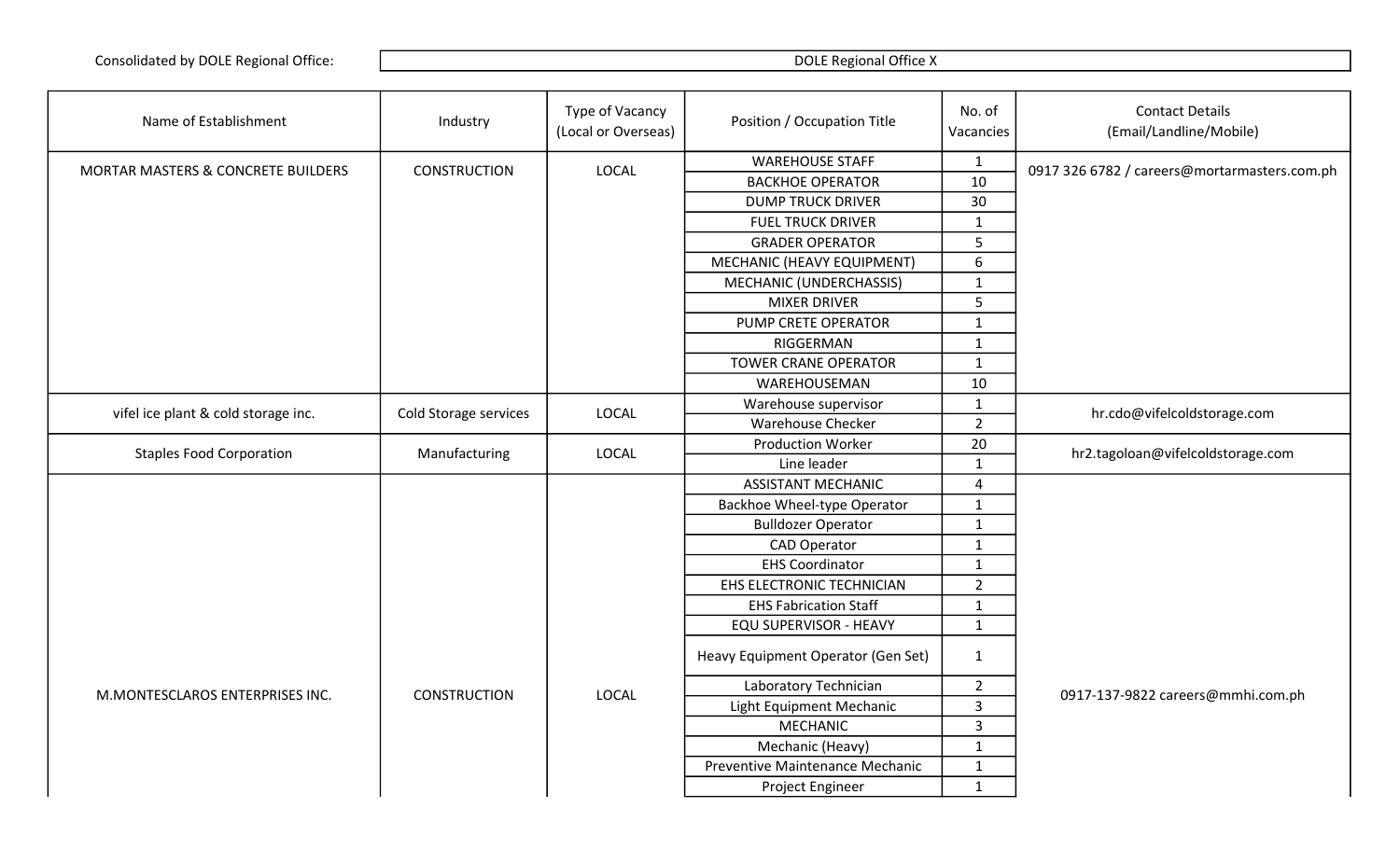| Name of Establishment            | Industry                | Type of Vacancy<br>(Local or Overseas) | Position / Occupation Title        | No. of<br>Vacancies | <b>Contact Details</b><br>(Email/Landline/Mobile) |
|----------------------------------|-------------------------|----------------------------------------|------------------------------------|---------------------|---------------------------------------------------|
|                                  |                         |                                        | QAS Engineer                       | $\mathbf{1}$        |                                                   |
|                                  |                         |                                        | QAS Engineer                       | $\mathbf{1}$        |                                                   |
|                                  |                         |                                        | Road Grader operator               | $\overline{3}$      |                                                   |
|                                  |                         |                                        | <b>Truck Master</b>                | $\overline{2}$      |                                                   |
|                                  |                         |                                        | Vibro Hammer Operator              | $\mathbf{1}$        |                                                   |
|                                  |                         |                                        | <b>Wheel Loader Operator</b>       | $\mathbf{1}$        |                                                   |
|                                  |                         |                                        | Kitchen Commissary Manager         | $\mathbf{1}$        |                                                   |
|                                  |                         |                                        | Digital Communications Assistant - |                     |                                                   |
|                                  |                         |                                        | <b>MMHC</b>                        | $\mathbf{1}$        |                                                   |
|                                  |                         |                                        | Utility                            | $\overline{2}$      |                                                   |
| M.MONTESCLAROS HOSPITALITY CORP. | <b>HOSPITALITY</b>      | <b>LOCAL</b>                           | Barista                            | $\mathbf{1}$        | 0917-137-8914 careers@mmhi.com.ph                 |
|                                  |                         |                                        | Waiter                             | $\mathbf{1}$        |                                                   |
|                                  |                         |                                        | Barista                            | $\mathbf{1}$        |                                                   |
|                                  |                         |                                        | <b>HR Staff</b>                    | $\mathbf{1}$        |                                                   |
|                                  |                         |                                        | <b>Quality Assurance Officer</b>   | $\overline{3}$      |                                                   |
|                                  |                         |                                        | Pellet Mill Operator               | $\overline{2}$      |                                                   |
|                                  |                         |                                        | <b>Mechanical Maintenance</b>      | $\mathbf{1}$        |                                                   |
|                                  |                         |                                        | <b>Electrical Maintenance</b>      | $\mathbf 1$         |                                                   |
|                                  |                         |                                        | <b>Building Maintenance</b>        | $\mathbf{1}$        |                                                   |
| M.MONTESCLAROS FARMS INC.        | <b>FARM</b>             | <b>LOCAL</b>                           | Vaccinator-Eggman                  | $\overline{2}$      |                                                   |
|                                  |                         |                                        | <b>Production Utility</b>          | $\mathbf{1}$        | 0955-624-6626 careers@mmhi.com.ph                 |
|                                  |                         |                                        | <b>FORKLIFT OPERATOR</b>           | $\overline{2}$      |                                                   |
|                                  |                         |                                        | SEPARATOR OPERATOR LAGOON          | $\mathbf{1}$        |                                                   |
|                                  |                         |                                        | Civil Engineer                     | $\mathbf{1}$        |                                                   |
|                                  |                         |                                        | Draftsman                          | $\mathbf{1}$        |                                                   |
|                                  |                         |                                        | <b>SERVICE CREW</b>                | 60                  |                                                   |
|                                  | <b>MANPOWER SERVICE</b> | LOCAL                                  | SALES ASSOCIATE                    | 5                   |                                                   |
| TOPSERVE SERVICE SOLUTIONS INC.  | <b>PROVIDER</b>         |                                        | <b>STOCK CLERK</b>                 | 5                   | 0991-639-9390 / jungonzaga84tmsicdo@gmail.com     |
|                                  |                         |                                        | <b>MAC EXPERT</b>                  | $\overline{2}$      |                                                   |
|                                  |                         |                                        | <b>Electrical Supervisor</b>       | $\mathbf{1}$        |                                                   |
|                                  |                         |                                        | Asst Archive In-charge             | $\mathbf 1$         |                                                   |
| M.MONTESCLAROS HOLDINGS INC.     | <b>FINANCE</b>          | LOCAL                                  | <b>Asst Lead Auditor</b>           | $\mathbf{1}$        | 0917-137-9822 careers@mmhi.com.ph                 |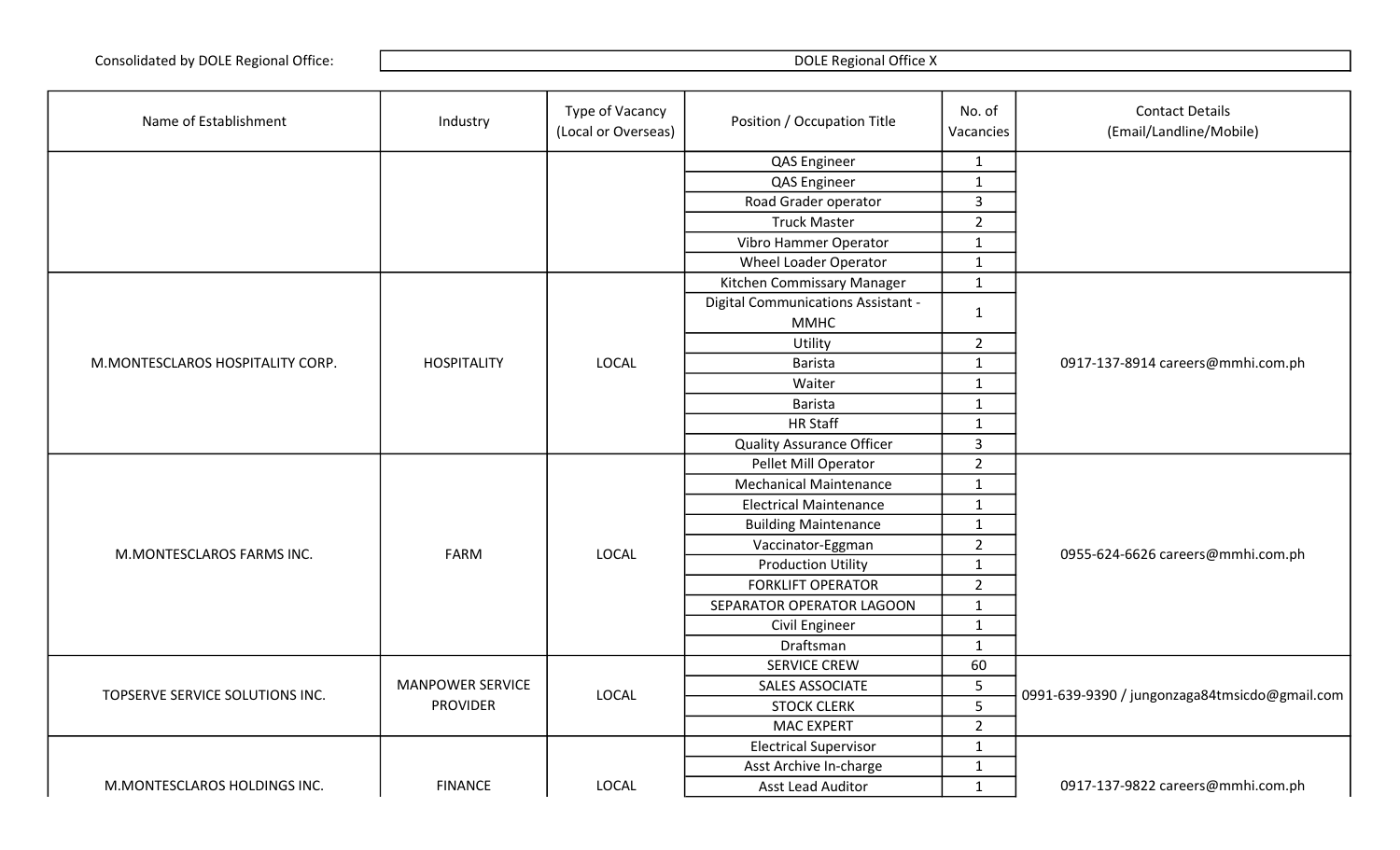| Name of Establishment                    | Industry                | Type of Vacancy<br>(Local or Overseas) | Position / Occupation Title        | No. of<br>Vacancies | <b>Contact Details</b><br>(Email/Landline/Mobile)             |
|------------------------------------------|-------------------------|----------------------------------------|------------------------------------|---------------------|---------------------------------------------------------------|
|                                          |                         |                                        | QMS Staff                          | $\overline{2}$      |                                                               |
|                                          |                         |                                        | <b>Recruitment Staff</b>           | $\mathbf{1}$        |                                                               |
|                                          |                         |                                        | Sales Center Clerk                 | $\overline{2}$      |                                                               |
|                                          |                         |                                        | Sales Associate                    | 15                  |                                                               |
|                                          |                         |                                        | Delivery Sales Representative      | 10                  |                                                               |
|                                          |                         |                                        | Light Vehicle Driver               | $\overline{2}$      |                                                               |
|                                          |                         |                                        | Corporate HR Staff                 | $\mathbf{1}$        |                                                               |
| PRYCE GASES INC.                         | LPG DISTRIBUTION AND    | LOCAL                                  | <b>Corporate HR Training Staff</b> | $\mathbf 1$         | 09190678223 nmo.recruitment@prycegases.com                    |
|                                          | <b>REFILLING</b>        |                                        | Civil Engineer                     | $\mathbf{1}$        |                                                               |
|                                          |                         |                                        | <b>Production Trainee</b>          | $\overline{2}$      |                                                               |
|                                          |                         |                                        | <b>Registered Pharmacist</b>       | 3                   |                                                               |
|                                          |                         |                                        | <b>HR Supervisor</b>               | 4                   |                                                               |
|                                          |                         |                                        | <b>Accounting Staff</b>            | $\overline{3}$      |                                                               |
|                                          |                         |                                        | Auto Mechanic                      | $\overline{2}$      |                                                               |
|                                          |                         |                                        | <b>SERVICE CREWS</b>               | 10                  |                                                               |
|                                          |                         |                                        | PRODUCTION CREW                    | 30                  | baretetrenalagbas@gmail.com /<br>jmsicdo@gmail.com/9669346965 |
|                                          |                         |                                        | <b>HOUSEKEEPING</b>                | 5                   |                                                               |
| JOLLY MANAGEMENT SOLUTIONS INC.          | <b>MANPOWER SERVICE</b> | LOCAL                                  | <b>MAINTENANCE</b>                 | 5                   |                                                               |
|                                          |                         |                                        | SALES ASSOCIATE                    | 5                   |                                                               |
|                                          |                         |                                        | <b>TRUCK DRIVER</b>                | 5                   |                                                               |
|                                          |                         |                                        | REPACKER (PAKYAWAN)                | 30                  |                                                               |
|                                          |                         |                                        | WAREHOUSE                          | 5                   |                                                               |
|                                          |                         |                                        | Fulltime/Part time Service Crew    | 50                  |                                                               |
|                                          |                         |                                        | <b>Fulltime Kitchen Crew</b>       | 50                  |                                                               |
|                                          |                         |                                        | Cleaning In Charge                 | 5                   |                                                               |
| WIZARD MANPOWER AND ALLIED SERVICES INC. |                         | LOCAL                                  | Night Stocker                      | 5                   | wizardcdo.recruitment@gmail.com                               |
|                                          |                         |                                        | Food Service Clerk                 | 3                   |                                                               |
|                                          |                         |                                        | <b>Food Service Cashier</b>        | 3                   |                                                               |
|                                          |                         |                                        | Front End Cashier                  | 5                   |                                                               |
|                                          |                         |                                        | Accountant                         | $\mathbf{1}$        |                                                               |
|                                          |                         |                                        | Cadet Engineer                     | 4                   |                                                               |
|                                          |                         |                                        | (Electrical/Mechanical/Civil)      |                     |                                                               |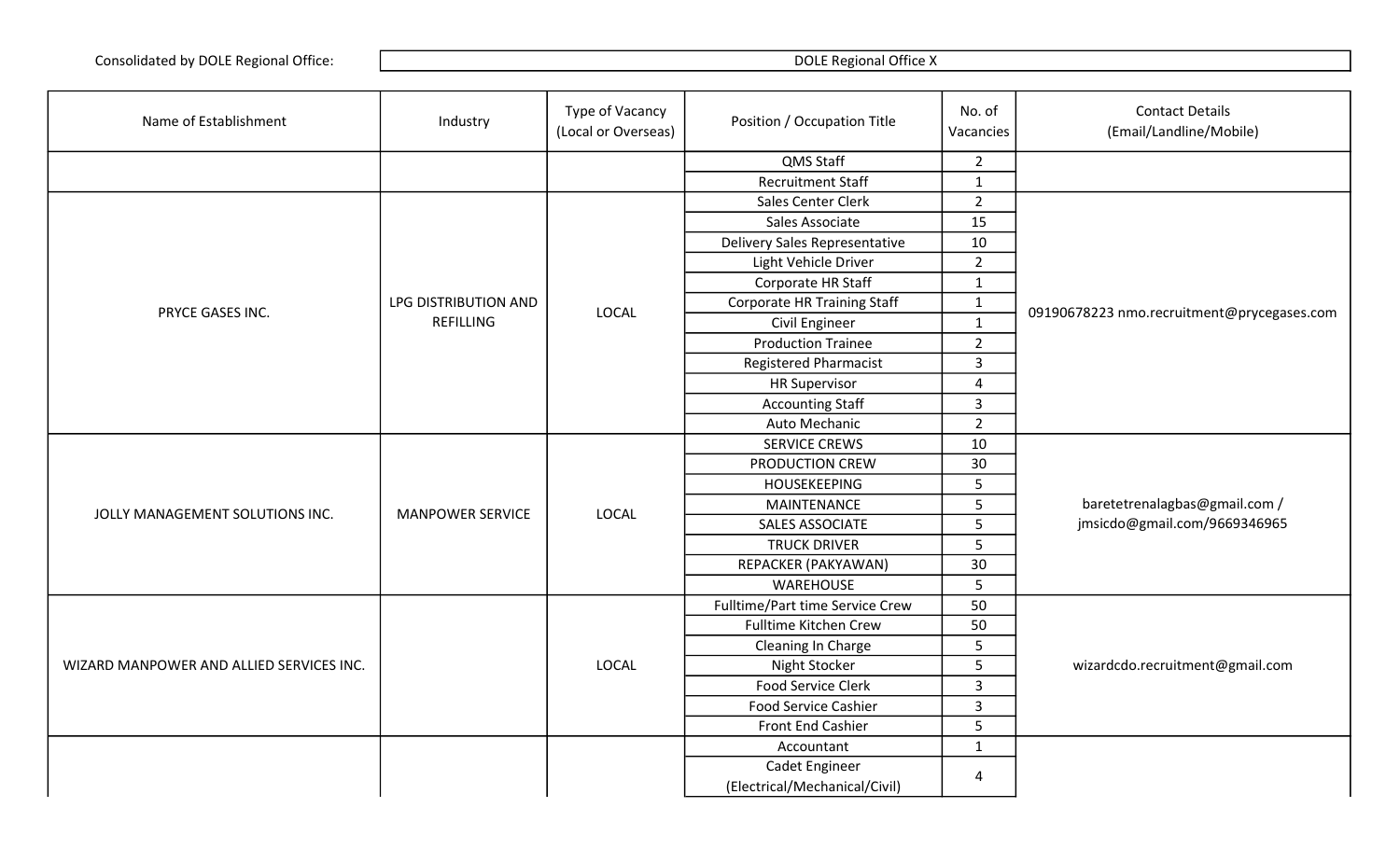| Name of Establishment                  | Industry                   | Type of Vacancy<br>(Local or Overseas) | Position / Occupation Title                              | No. of<br>Vacancies | <b>Contact Details</b><br>(Email/Landline/Mobile) |
|----------------------------------------|----------------------------|----------------------------------------|----------------------------------------------------------|---------------------|---------------------------------------------------|
|                                        |                            |                                        | <b>Senior Engineers</b><br>(Electrical/Mechanical/Civil) | $\overline{2}$      | 0917-714-0584                                     |
| KING ENERGY GENERATION INC.            | POWER GENERATION           | <b>LOCAL</b>                           | <b>Procurement Assistant</b>                             | $\mathbf{1}$        | fpb@kingenergy.info                               |
|                                        |                            |                                        | <b>Technical Draftsman</b>                               | $\overline{2}$      |                                                   |
|                                        |                            |                                        | <b>Driver</b>                                            | $\mathbf{3}$        |                                                   |
|                                        |                            |                                        | <b>IT Assistant</b>                                      | $\mathbf{1}$        |                                                   |
|                                        |                            |                                        | <b>Plant Substation Engineer</b>                         | $\overline{2}$      |                                                   |
|                                        |                            |                                        | Architectural Associate                                  | $\mathbf{1}$        |                                                   |
|                                        |                            |                                        | <b>HR Clerk</b>                                          | $\mathbf{1}$        |                                                   |
|                                        |                            |                                        | <b>Plant Nurse</b>                                       | $\mathbf{1}$        |                                                   |
|                                        |                            |                                        | <b>Territory Dealer Specialist</b>                       | $\overline{3}$      |                                                   |
|                                        |                            |                                        | Pre-seller                                               | 10                  |                                                   |
| ARC Refreshments Corporation           | Manufacturing              | <b>LOCAL</b>                           | <b>Trade Marketing Specialist</b>                        | $\mathbf{1}$        | 0976-004-3376 / 0948-850-6010 &                   |
|                                        |                            |                                        | <b>Buyer</b>                                             | $\mathbf 1$         | hrtp.arc@gmail.com / jbmalvarez@arc.com.ph        |
|                                        |                            |                                        | <b>Fleet Supervisor</b>                                  | $\mathbf{1}$        |                                                   |
|                                        |                            |                                        | Auto Mechanic                                            | $\overline{2}$      |                                                   |
|                                        |                            |                                        | Auto Electrician                                         | $\mathbf 1$         |                                                   |
| Ripple Kids Educational Services, Inc. | <b>ESL Online Teaching</b> | LOCAL                                  | Online ESL Teacher                                       | 30                  | 0956-308-1019 recruitment@envizion.ph             |
|                                        |                            |                                        | Machine Operator                                         | $\overline{7}$      |                                                   |
|                                        |                            |                                        | Process Foreman                                          | $\mathbf{1}$        |                                                   |
|                                        |                            |                                        | Power Plant Operator                                     | 4                   |                                                   |
|                                        |                            |                                        | <b>Boiler Operator</b>                                   | $\mathbf{1}$        |                                                   |
|                                        |                            |                                        | Warehouse and Logistics Supervisor                       | $\mathbf{1}$        |                                                   |
|                                        |                            |                                        | MillWright                                               | $\mathbf 1$         |                                                   |
|                                        |                            |                                        | Machinist                                                | $\mathbf{1}$        |                                                   |
| Cagayan Corn Products Corp.            |                            | <b>LOCAL</b>                           | <b>Instrumentation Technician</b>                        | $\mathbf{1}$        | 09177076040                                       |
|                                        |                            |                                        | <b>Auxillary Operator</b>                                | $\overline{3}$      |                                                   |
|                                        |                            |                                        | <b>Quality Control Supervisor (corn</b>                  |                     |                                                   |
|                                        |                            |                                        | classifying)                                             | $\mathbf{1}$        |                                                   |
|                                        |                            |                                        | Project Supervisor                                       | $\mathbf{1}$        |                                                   |
|                                        |                            |                                        | Logistics Clerk                                          | $\mathbf{1}$        |                                                   |
|                                        |                            |                                        | <b>HR Specialist</b>                                     | $\mathbf{1}$        |                                                   |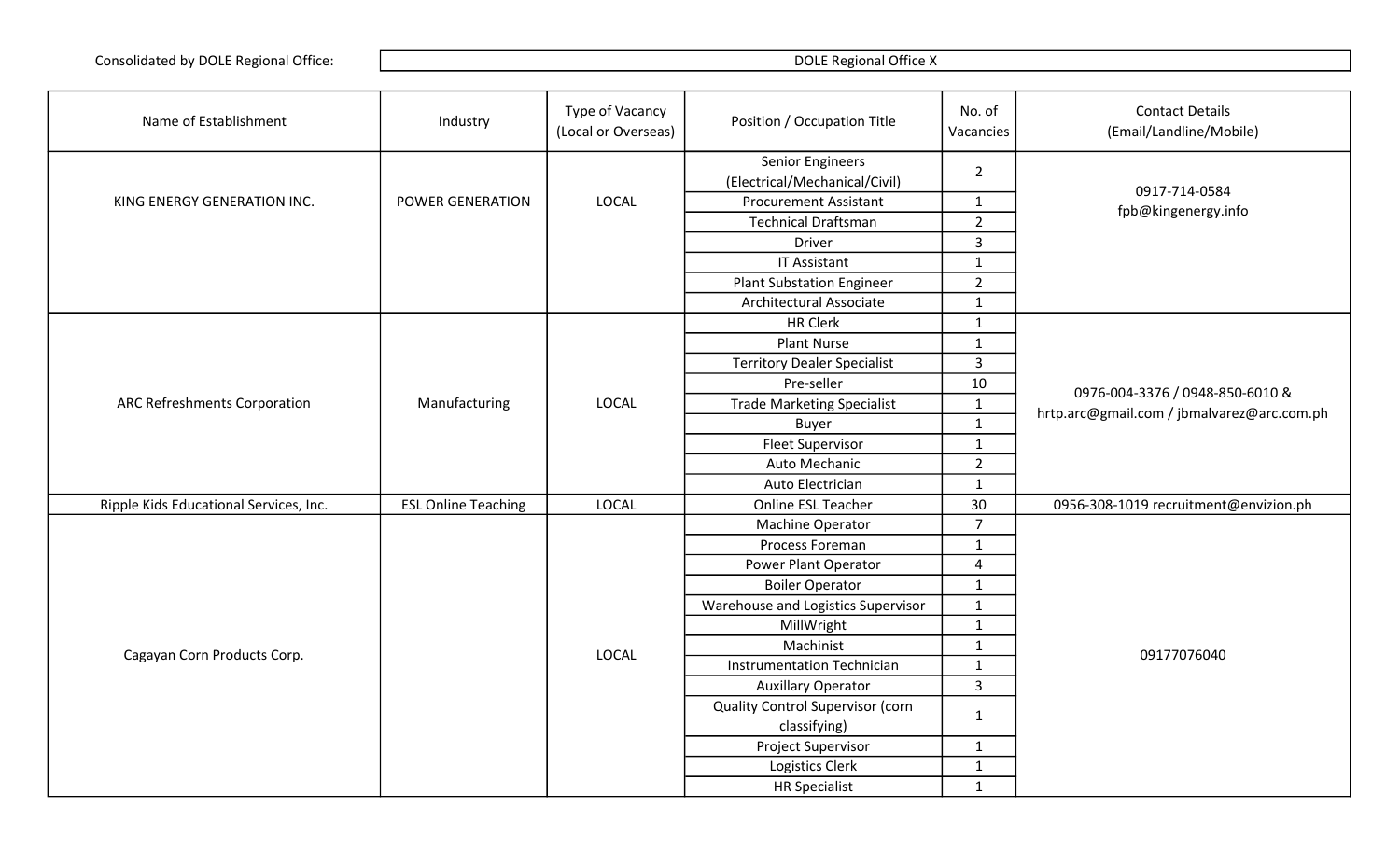| Name of Establishment                 | Industry                | Type of Vacancy<br>(Local or Overseas) | Position / Occupation Title            | No. of<br>Vacancies | <b>Contact Details</b><br>(Email/Landline/Mobile) |
|---------------------------------------|-------------------------|----------------------------------------|----------------------------------------|---------------------|---------------------------------------------------|
|                                       |                         | <b>LOCAL</b>                           | RESTAURANT MANAGER                     | 25                  | wengdaya@gmail.com                                |
| Restaurants                           |                         |                                        | <b>ACCOUNTANT</b>                      | $\overline{3}$      |                                                   |
|                                       |                         |                                        | Cashier                                | $\mathbf{1}$        |                                                   |
|                                       |                         |                                        | <b>Customer Service Assistant</b>      | $\mathbf{1}$        |                                                   |
| Madison Shopping Plaza Inc.           |                         | LOCAL                                  | <b>Treasury Supervisor</b>             | $\mathbf{1}$        | Sheila.B.Gica@smretail.com                        |
|                                       |                         |                                        | <b>Warehouse Assistant</b>             | $\overline{2}$      |                                                   |
|                                       |                         |                                        | Resident Engineer                      | $\mathbf{1}$        |                                                   |
| Master Shoppers Venue Inc.            |                         | LOCAL                                  | <b>Accounting Associate</b>            | $\overline{2}$      | Sheila.B.Gica@smretail.com                        |
|                                       |                         |                                        | <b>MECHANIC</b>                        | $\mathbf{1}$        |                                                   |
|                                       |                         |                                        | <b>QUALITY ASSURANCE INSPECTOR</b>     | $\mathbf{1}$        |                                                   |
|                                       |                         |                                        | <b>QUALITY ASSURANCE</b>               |                     |                                                   |
| <b>GRANITE INDUSTRIAL CORPORATION</b> | <b>MANUFACTURING</b>    | <b>LOCAL</b>                           | <b>INSPECTOR/SAFETY OFFICER 2</b>      | $\mathbf{1}$        | 0975-428-9872 / mjgandeza@firstank.com            |
|                                       |                         |                                        | WELDER                                 | 4                   |                                                   |
|                                       |                         |                                        | <b>WAREHOUSE UTILITY</b>               | 5                   |                                                   |
|                                       |                         |                                        | <b>INVENTORY TRANSFER REQUEST</b>      | 1                   |                                                   |
|                                       |                         |                                        | <b>COORDINATOR</b>                     |                     |                                                   |
|                                       |                         |                                        | <b>Business Process Analyst</b>        | $\mathbf{1}$        |                                                   |
|                                       |                         |                                        | <b>Marketing Supervisor</b>            | $\mathbf{1}$        |                                                   |
|                                       |                         |                                        | <b>Bidding Operation Supervisor</b>    | $\mathbf{1}$        |                                                   |
|                                       |                         |                                        | <b>Marketing Specialist</b>            | $\mathbf{1}$        |                                                   |
|                                       |                         |                                        | Supermarket Sr. supervisor             | $\mathbf 1$         |                                                   |
| Centro Supersales Inc.                | Wholesale/Retail        | <b>LOCAL</b>                           | Land and Business Development Officer  | $\mathbf{1}$        | 0917-626-4926 / cailum.hrmo@gmail.com             |
|                                       |                         |                                        | HR Associate (Generalist)              | $\mathbf{1}$        |                                                   |
|                                       |                         |                                        | <b>Mall operations Manager</b>         | $\mathbf 1$         |                                                   |
|                                       |                         |                                        | <b>Cake Master</b>                     | $\mathbf{1}$        |                                                   |
|                                       |                         |                                        | <b>Building Administrator</b>          | $\mathbf 1$         |                                                   |
|                                       |                         |                                        | <b>Accounting Officer</b>              | $\overline{2}$      |                                                   |
|                                       | Retail Furniture, Steel |                                        | Admin Officer                          | $\overline{2}$      |                                                   |
| JACSONS' ENTERPRISES CORPORATION      | Cabinets, Office Table, | <b>LOCAL</b>                           | <b>Customer Service Representative</b> | $\overline{2}$      | 0917 702 8318                                     |
|                                       | <b>Steel Prods</b>      |                                        | <b>Technical Officer</b>               | $\overline{2}$      |                                                   |
|                                       |                         |                                        | <b>Executive Assistant</b>             | $\overline{2}$      |                                                   |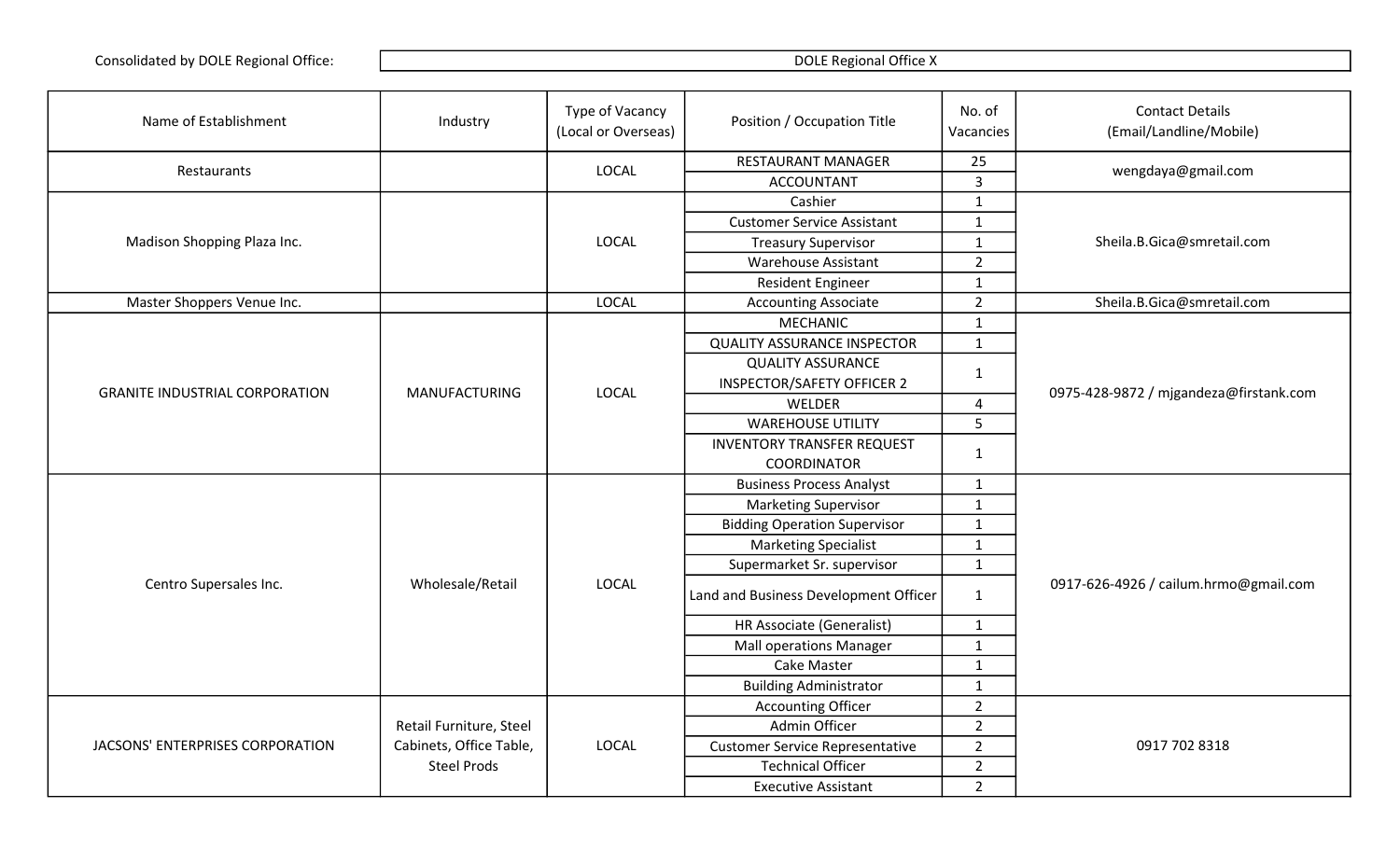| Name of Establishment                             | Industry                 | Type of Vacancy<br>(Local or Overseas) | Position / Occupation Title      | No. of<br>Vacancies | <b>Contact Details</b><br>(Email/Landline/Mobile) |
|---------------------------------------------------|--------------------------|----------------------------------------|----------------------------------|---------------------|---------------------------------------------------|
|                                                   |                          |                                        | <b>Accounting Officer</b>        | $2^{\circ}$         |                                                   |
|                                                   |                          |                                        | <b>Procurement Officer</b>       | $\overline{2}$      |                                                   |
| TRIAD LOGISTICS CORPORATION                       | <b>Trucking Services</b> | <b>LOCAL</b>                           | <b>Operations Officer</b>        | $\overline{2}$      | 0917 702 8318                                     |
|                                                   |                          |                                        | Dispatch Coordinator             | 5                   |                                                   |
|                                                   |                          |                                        | <b>Truck Driver</b>              | $\overline{2}$      |                                                   |
| HAPPY MANPOWER SERVICES                           | <b>MANPOWER PROVIDER</b> | <b>LOCAL</b>                           | <b>HR Head</b>                   | 4                   | 0917-303-2568                                     |
| SECURED MANPOWER SERVICES                         | <b>MANPOWER PROVIDER</b> | <b>LOCAL</b>                           | <b>Production Worker</b>         | 60                  | 0917-303-2568                                     |
|                                                   |                          |                                        | <b>Finance Cashier</b>           | 5                   |                                                   |
|                                                   |                          |                                        | <b>Customer Service Champion</b> | 100                 | Renz.Mendrico@vxi.com /                           |
| <b>VXI GLOBAL HOLDINGS</b>                        |                          | <b>LOCAL</b>                           | <b>Technical Support Expert</b>  | 100                 | Kenneth.Paradela@vxi.com                          |
|                                                   |                          |                                        | Sales Representative             | 300                 |                                                   |
|                                                   |                          | <b>LOCAL</b>                           | PLANT PRODUCTION SUPERVISOR      | $\mathbf{1}$        |                                                   |
| <b>KTARCO INC.</b>                                |                          |                                        | MAINTENANCE TECHNICIAN           | $\overline{3}$      | kianengroupofcompanies@gmail.com                  |
|                                                   |                          |                                        | <b>HEAVY EQUIPMENT OPERATOR</b>  | $\overline{2}$      |                                                   |
|                                                   |                          |                                        | FIELD SALES SUPERVISOR           | $\overline{2}$      | kianengroupofcompanies@gmail.com                  |
|                                                   |                          |                                        | <b>BOOKING SALESMAN</b>          | 3                   |                                                   |
| KIANEN MARKETING PHILIPPINES INC.                 |                          | <b>LOCAL</b>                           | <b>ADMIN STAFF</b>               | $\overline{2}$      |                                                   |
|                                                   |                          |                                        | <b>WAREHOUSE CHECKER</b>         | $\mathbf{1}$        |                                                   |
|                                                   |                          |                                        | <b>WAREHOUSE PICKER</b>          | $\mathbf{1}$        |                                                   |
|                                                   |                          |                                        | <b>TRAILER TRUCK DRIVER</b>      | $\overline{3}$      |                                                   |
|                                                   |                          |                                        | HR COORDINATOR                   | $\mathbf{1}$        |                                                   |
| <b>BETINA TRUCKING SERVICES</b>                   | TRUCKING AND FORKLIFT    | <b>LOCAL</b>                           | Mechanic                         | $\mathbf{1}$        | 09451092301                                       |
|                                                   | <b>RENTAL</b>            |                                        | Automotive Electrician           | $\mathbf{1}$        |                                                   |
|                                                   |                          |                                        | <b>Admin Clerk</b>               | $\mathbf 1$         |                                                   |
|                                                   |                          |                                        | <b>Accounting Manager</b>        | $\mathbf{1}$        |                                                   |
|                                                   |                          |                                        | Junior Project Engineer          | $\mathbf{1}$        |                                                   |
|                                                   |                          |                                        | Electrician                      | $\overline{2}$      | 09295815506/                                      |
| Philippine Iron Construction & Marine Works, Inc. | Construction             | <b>LOCAL</b>                           | Warehouseman                     | $\mathbf 1$         | picmwjasaanrecruitment@picmw.com                  |
|                                                   |                          |                                        | Welder                           | $\overline{2}$      |                                                   |
|                                                   |                          |                                        | Fitter/Erector                   | 4                   |                                                   |
|                                                   |                          |                                        | <b>First Aider</b>               | $\mathbf{1}$        |                                                   |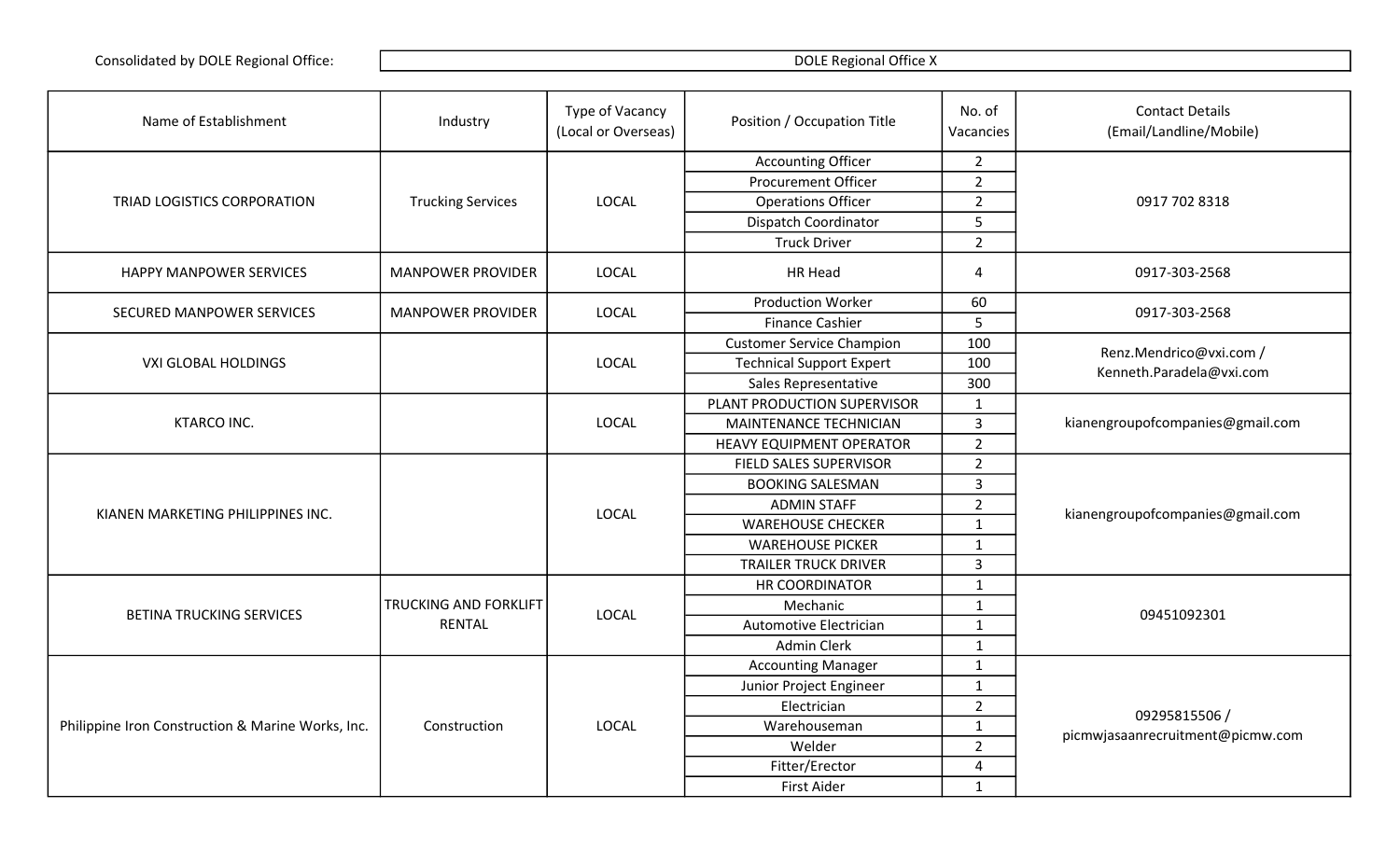| Name of Establishment                    | Industry                     | Type of Vacancy<br>(Local or Overseas) | Position / Occupation Title             | No. of<br>Vacancies | <b>Contact Details</b><br>(Email/Landline/Mobile) |
|------------------------------------------|------------------------------|----------------------------------------|-----------------------------------------|---------------------|---------------------------------------------------|
|                                          |                              |                                        | <b>DCRC Officer</b>                     | $\mathbf{1}$        |                                                   |
|                                          |                              |                                        | Service Advisor                         | $\mathbf{1}$        |                                                   |
| Autohub Group Mindanao (FORD CDO & Mazda | <b>Automotive Membership</b> | <b>LOCAL</b>                           | Parts Warehouseman                      | $\mathbf{1}$        | 09178727511 / cparaguya@autohub.com               |
| CDO)                                     |                              |                                        | <b>Assistant DMS Coordinator</b>        | $\mathbf{1}$        |                                                   |
|                                          |                              |                                        | <b>Accounting Staff</b>                 | $\overline{2}$      |                                                   |
|                                          |                              |                                        | Fleet Mechanic                          | $\mathbf{1}$        |                                                   |
|                                          |                              |                                        | Salesman                                | $\overline{3}$      |                                                   |
|                                          | Wholesale of                 |                                        | Office Staff                            | $\overline{2}$      |                                                   |
| Northern Mindanao Sales Corporation      | Miscellaneous Consumer       | LOCAL                                  | Logistics Supervisor                    | $\mathbf{1}$        | 09985924546                                       |
|                                          | Goods                        |                                        | <b>Stock Custodian</b>                  | $\overline{2}$      |                                                   |
|                                          |                              |                                        | <b>Delivery Driver</b>                  | 5                   |                                                   |
|                                          |                              |                                        | <b>Trade Marketing Specialist</b>       | $\mathbf{1}$        |                                                   |
|                                          |                              |                                        | Office/Field Engineer                   | 15                  |                                                   |
|                                          |                              |                                        | <b>Equipment Supervisor</b>             | $\overline{2}$      |                                                   |
|                                          |                              |                                        | Project Engineer                        | 5                   |                                                   |
|                                          |                              |                                        | Project Safety Officer                  | $\overline{2}$      |                                                   |
|                                          |                              |                                        | <b>Project Accountant Officer</b>       | 6                   |                                                   |
|                                          |                              |                                        | <b>Internal Auditor</b>                 | 5                   |                                                   |
|                                          |                              |                                        | Paralegal                               | 5                   |                                                   |
|                                          |                              |                                        | Accounting Staff / Audit Staff          | 5                   |                                                   |
| Vicente T. Lao Construction              | <b>CONSTRUCTION</b>          | LOCAL                                  | <b>Administrative Staff</b>             | $\overline{3}$      | 09126326404 / vtlcrecruitment@gmail.com           |
|                                          |                              |                                        | Heavy Equipment Operator (Backhoe,      |                     |                                                   |
|                                          |                              |                                        | Grader, Mobile Crane, Bulldozer, Roller | 5                   |                                                   |
|                                          |                              |                                        | TANDEM, etc.)                           |                     |                                                   |
|                                          |                              |                                        | Senior Mechanic                         | 10                  |                                                   |
|                                          |                              |                                        | Dump Truck / Transit Mixer Driver       | 10                  |                                                   |
|                                          |                              |                                        | Auto Electrician                        | 5                   |                                                   |
|                                          |                              |                                        | Mason / Carpenter                       | 5                   |                                                   |
|                                          |                              |                                        | Laborer                                 | $\overline{3}$      |                                                   |
|                                          |                              |                                        | <b>Driver</b>                           | 5                   |                                                   |
| STANISLAUS MANPOWER SERVICES INC.        | <b>MANPOWER</b>              | <b>LOCAL</b>                           | Helpers                                 | 10                  | 09277943112 / stanislaussupcenjl@gmail.com        |
|                                          |                              |                                        | Office Staff                            | $\mathbf{1}$        |                                                   |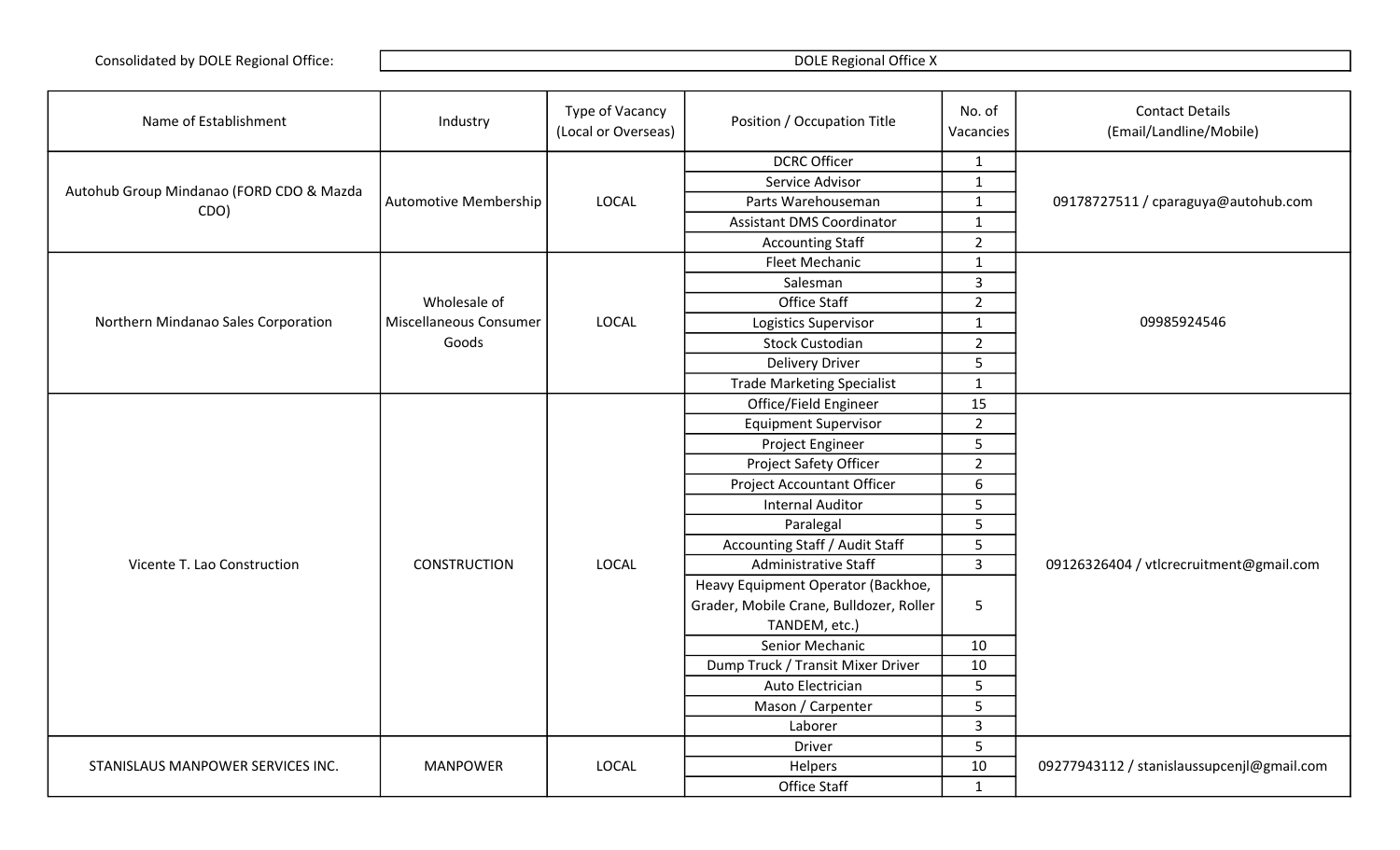| Name of Establishment                                | Industry                                  | Type of Vacancy<br>(Local or Overseas) | Position / Occupation Title                  | No. of<br>Vacancies | <b>Contact Details</b><br>(Email/Landline/Mobile) |
|------------------------------------------------------|-------------------------------------------|----------------------------------------|----------------------------------------------|---------------------|---------------------------------------------------|
|                                                      | <b>LABOR RECRUITMENT</b>                  | <b>LOCAL</b>                           | <b>Customer Service Representative (CSR)</b> | 10                  |                                                   |
|                                                      |                                           |                                        | <b>HR</b> Generalist                         | $\overline{2}$      |                                                   |
|                                                      |                                           |                                        | <b>Warehouse Personnel</b>                   | $\overline{3}$      |                                                   |
|                                                      |                                           |                                        | Mechanic                                     | $\overline{2}$      |                                                   |
|                                                      |                                           |                                        | Cook & Kitchen Helper                        | 10                  |                                                   |
| JOSEPHEANS PROFICIENCY SERVICES INC.                 |                                           |                                        | <b>Station Supervisor</b>                    | $\overline{2}$      | 9171084884 / josephean.hr@gmail.com               |
|                                                      |                                           |                                        | <b>Bar Server</b>                            |                     |                                                   |
|                                                      |                                           |                                        | Pantry/Controller                            | 3                   |                                                   |
|                                                      |                                           |                                        | <b>Delivery Driver</b>                       | 5                   |                                                   |
|                                                      |                                           |                                        | <b>Production Workers</b>                    | 150                 |                                                   |
|                                                      |                                           |                                        | <b>Dining Manager</b>                        |                     |                                                   |
| Support Zebra (FBC WORLDWIDE BUSINESS                | <b>BUSINESS PROCESS</b>                   | LOCAL                                  | <b>Recruitment Staff</b>                     | $\overline{2}$      |                                                   |
| SOLUTIONS INC.                                       | <b>OUTSOURCING</b>                        |                                        | <b>Customer Care Ambassador</b>              | 60                  | 09266581438 / ferdinand.supportzebra.com          |
|                                                      | <b>OTHER SERVICE</b><br><b>ACTIVITIES</b> | <b>LOCAL</b>                           | <b>Accounting Staff</b>                      | 5                   | 9163667725 / jaasgroup.rcruitment@gmail.com       |
|                                                      |                                           |                                        | <b>Accounting Supervisor</b>                 | $\overline{2}$      |                                                   |
| JASS GROUP OF COMPANIES INC.                         |                                           |                                        | <b>HR Staff</b>                              | $\mathbf{3}$        |                                                   |
|                                                      |                                           |                                        | Compensation & Benefits Incharge             | $2^{\circ}$         |                                                   |
|                                                      |                                           |                                        | <b>HR Supervisor</b>                         | $\overline{2}$      |                                                   |
|                                                      |                                           |                                        | Mechanic                                     | $\overline{3}$      |                                                   |
|                                                      | Refrigeration &<br>Airconditioning        | <b>LOCAL</b>                           | Sales Representative                         | $\mathbf 1$         | 09759371894 / candg_aircon_ref0612@yahoo.com      |
| C & G Refrigeration & Airconditioning Service Center |                                           |                                        | Aircon Technician                            | $\mathbf 1$         |                                                   |
|                                                      |                                           |                                        | Admin Staff                                  | $\mathbf{1}$        |                                                   |
| Innovuze Solution Inc.                               | <b>BPO</b>                                | <b>LOCAL</b>                           | Inside Sales Representative                  | $\mathbf{1}$        | 09358415924 / jdal@innovuze.com                   |
|                                                      |                                           |                                        | QA Engineer                                  | $1\,$               |                                                   |
|                                                      |                                           |                                        | <b>Digital Marketing Specialist</b>          | $\mathbf{1}$        |                                                   |
|                                                      |                                           |                                        | Senior Web Developer (.net)                  | $1\,$               |                                                   |
|                                                      |                                           |                                        | Project Manager                              | $\mathbf{1}$        |                                                   |
|                                                      |                                           |                                        | Senior Web Developer                         | $\mathbf 1$         |                                                   |
|                                                      |                                           |                                        | <b>Marketing Manager</b>                     | $\mathbf{1}$        |                                                   |
|                                                      |                                           |                                        | QA Laboratory Analyst                        | $\overline{3}$      |                                                   |
|                                                      |                                           |                                        | <b>Mechanical Engineer</b>                   | $\mathbf{1}$        |                                                   |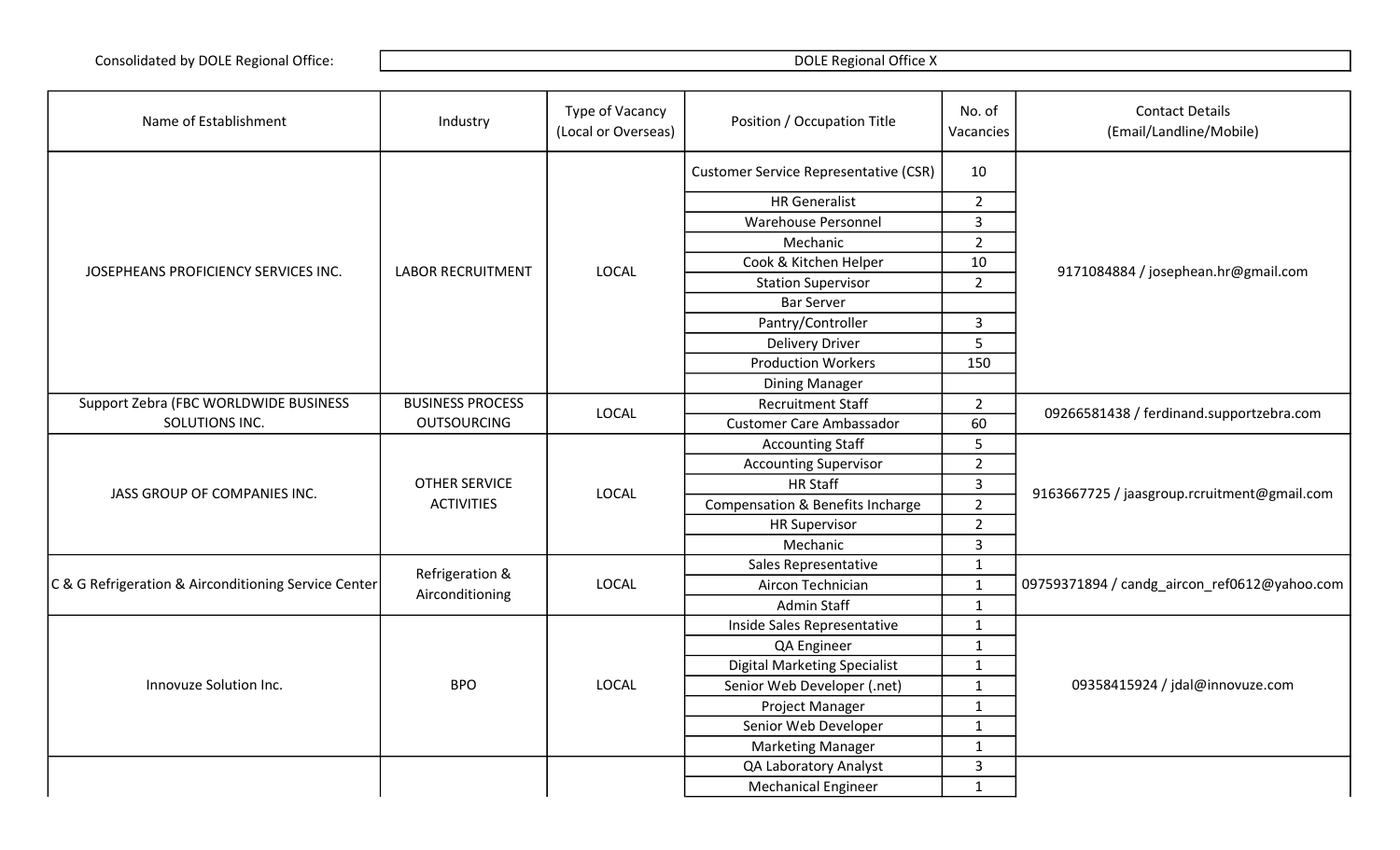| Name of Establishment                      | Industry                            | Type of Vacancy<br>(Local or Overseas) | Position / Occupation Title          | No. of<br>Vacancies | <b>Contact Details</b><br>(Email/Landline/Mobile) |
|--------------------------------------------|-------------------------------------|----------------------------------------|--------------------------------------|---------------------|---------------------------------------------------|
| AMLEY FOOD CORPORATION                     |                                     | <b>LOCAL</b>                           | Maintenance Supervisor               | $\mathbf{1}$        | 09175056402 / amley.hr@gmail.com                  |
|                                            |                                     |                                        | Laboratory Chemist                   | $\mathbf{1}$        |                                                   |
|                                            |                                     |                                        | <b>Micro Laboratory Analyst</b>      | $\mathbf{1}$        |                                                   |
|                                            |                                     |                                        | Word Press Developer/Full Stack      | 4                   |                                                   |
|                                            |                                     |                                        | Developer                            |                     |                                                   |
|                                            |                                     | <b>LOCAL</b>                           | Laravel Backend Developer            | $\overline{2}$      |                                                   |
| Syntactics Incorporated                    | <b>BPO</b>                          |                                        | <b>Content Writer</b>                | $\overline{2}$      | 09177046986                                       |
|                                            |                                     |                                        | React JS                             | $\overline{2}$      |                                                   |
|                                            |                                     |                                        | Web Designer                         | $\mathbf{1}$        |                                                   |
|                                            |                                     |                                        | Hybrid Mobile App Developer          | $\overline{2}$      |                                                   |
|                                            |                                     | <b>LOCAL</b>                           | <b>Technical Service Coordinator</b> | $\mathbf{1}$        |                                                   |
|                                            | <b>HOSPITAL SUPPLIES &amp;</b>      |                                        | <b>IT Specialist</b>                 | $\mathbf{1}$        |                                                   |
| RBJ COMMODITIES TRADING EXPONENT           | MEDICAL EQUIPMENT                   |                                        | Medical Professinal Sales & Service  | 6                   | 09177281602 / rbjcomtrexhr@gmail.com              |
|                                            |                                     |                                        | Representative                       |                     |                                                   |
|                                            |                                     |                                        | <b>Production Specialist</b>         | $\mathbf{1}$        |                                                   |
| Kauswagan Micro Solution Inc.              | Manpower                            | <b>LOCAL</b>                           | <b>Production Worker</b>             | 50                  | 09177083746 / region3kmsi@gmail.com               |
| SHAMUS FOODS, INC. (IGT Group of           | Restaurant                          | <b>LOCAL</b>                           | <b>RESTAURANT MANAGER</b>            | $\mathbf{1}$        | 09157669995 / hrigtgroup25@gmail.com              |
| Companies/CHOWKING VAMENTA)                |                                     |                                        | <b>Accounting Staff</b>              | $\mathbf{1}$        |                                                   |
|                                            |                                     | <b>LOCAL</b>                           | QMS Officer                          | $\mathbf{1}$        |                                                   |
| Asia Brewery Inc.                          |                                     |                                        | Supervisor                           | $\mathbf{1}$        |                                                   |
|                                            |                                     |                                        | QA Analyst                           | $\mathbf{1}$        | recruitment4mktgco@asia-brewery.com               |
|                                            |                                     |                                        | Machine Operator                     | $\mathbf 1$         |                                                   |
|                                            |                                     |                                        | Junior System Administrator          | $\mathbf{1}$        |                                                   |
|                                            |                                     |                                        | QMS Officer                          | $\mathbf{1}$        |                                                   |
| Golden Era Food Chain Inc. (Dunkin Donuts) | Refreshment<br>Parlor/Manufacturing | <b>LOCAL</b>                           | <b>Accounting Staff</b>              | $10\,$              |                                                   |
|                                            |                                     |                                        | Sales Supervisor                     | 5                   |                                                   |
|                                            |                                     |                                        | <b>Production Supervisor</b>         | $\overline{3}$      |                                                   |
|                                            |                                     |                                        | <b>Baker</b>                         | 5                   | 09177265307 / gefci.recruitment@gmail.com         |
|                                            |                                     |                                        | Service Crew                         | 20                  |                                                   |
|                                            |                                     |                                        | <b>Sales Executive</b>               | 10                  |                                                   |
|                                            |                                     |                                        | <b>Production Crew</b>               | 15                  |                                                   |
|                                            |                                     |                                        | <b>Production Driver</b>             | 5                   |                                                   |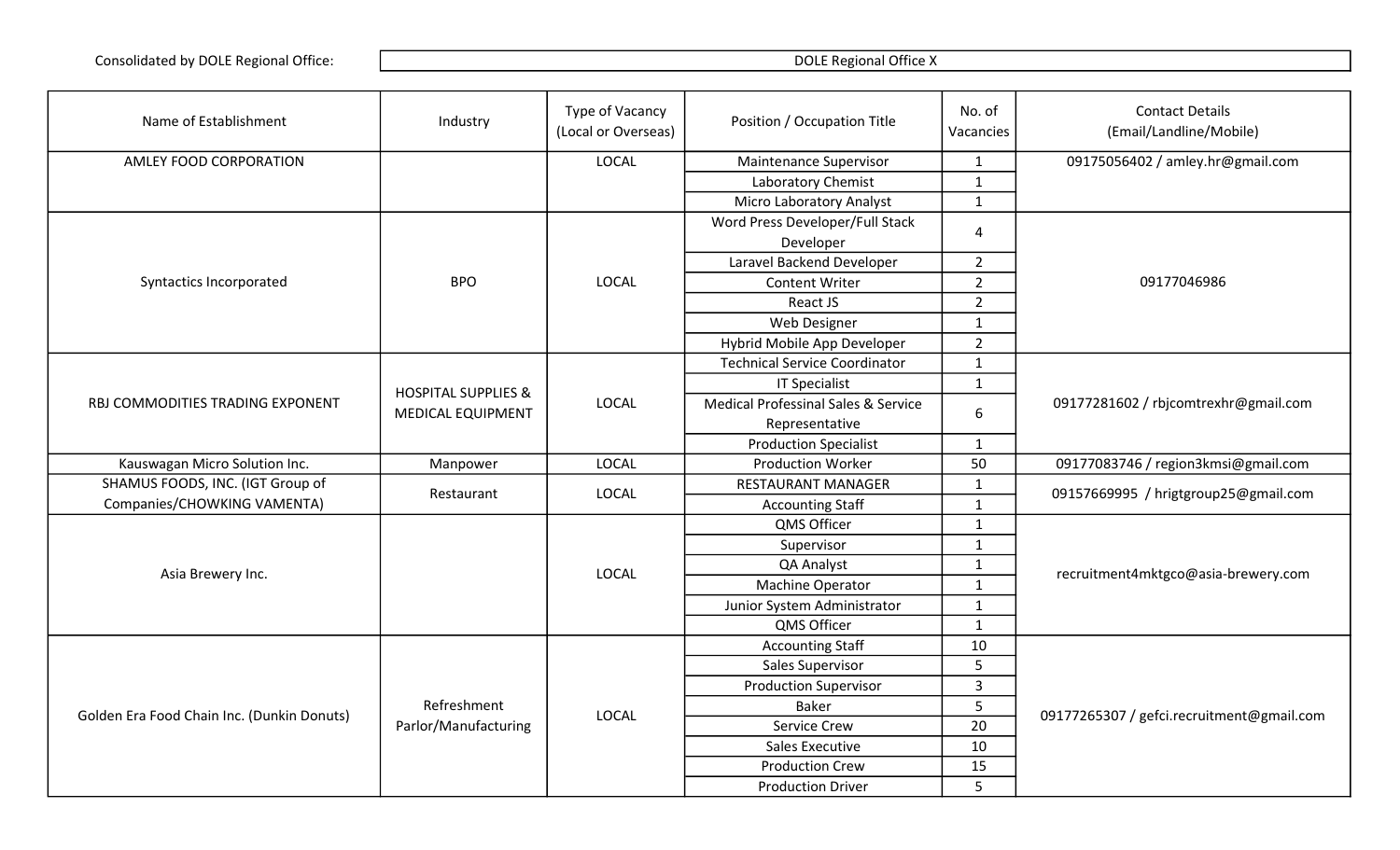| Name of Establishment                | Industry      | Type of Vacancy<br>(Local or Overseas) | Position / Occupation Title           | No. of<br>Vacancies | <b>Contact Details</b><br>(Email/Landline/Mobile)                                                         |
|--------------------------------------|---------------|----------------------------------------|---------------------------------------|---------------------|-----------------------------------------------------------------------------------------------------------|
| <b>ERS Construction</b>              |               | LOCAL                                  | <b>Accounting Staff</b>               | $\overline{2}$      |                                                                                                           |
|                                      |               |                                        | <b>Customs Broker</b>                 | $\overline{2}$      | hrersconstruction@gmail.com / 09260141989                                                                 |
|                                      |               |                                        | <b>Personal Driver</b>                | $\mathbf{1}$        |                                                                                                           |
|                                      |               |                                        | 6/10 Wheelers Operator                | $\mathbf{1}$        |                                                                                                           |
|                                      |               |                                        | Civil Engineer                        | $\overline{2}$      |                                                                                                           |
|                                      |               |                                        | <b>Warehouse Staff</b>                | $\overline{2}$      |                                                                                                           |
|                                      |               |                                        | <b>Heavy Equipment Mechanic</b>       | $\mathbf{1}$        |                                                                                                           |
|                                      |               |                                        | Helper/Assistant Mechanic             | $\mathbf{1}$        |                                                                                                           |
|                                      |               |                                        | <b>Heavy Equipment Operator</b>       | $\mathbf{1}$        |                                                                                                           |
|                                      |               |                                        | QA Analyst                            | $\mathbf{1}$        |                                                                                                           |
|                                      | Beverage and  |                                        | <b>Compnay Nurse</b>                  | $\mathbf{1}$        |                                                                                                           |
| Pepsi Cola Products Philippines Inc  | Manufacturing | LOCAL                                  | Key Outlet Manager                    | $\overline{3}$      | 09778222723 / pepsi.cdo@gmail.com                                                                         |
|                                      |               |                                        | <b>Territory Manager</b>              | $\overline{2}$      |                                                                                                           |
|                                      |               |                                        | Transport & Delivery Manager          | $\mathbf 1$         |                                                                                                           |
|                                      |               | LOCAL                                  | Geodetic Engineer                     | $\mathbf{1}$        | 09171434035                                                                                               |
|                                      |               |                                        | Civil Engineer                        | $\mathbf{1}$        |                                                                                                           |
| VEPCO GROUP DISTRIBUTION CORPORATION |               |                                        | <b>Accountants Receivable Analyst</b> | $\mathbf{1}$        |                                                                                                           |
|                                      |               |                                        | Data Entry                            | $\mathbf{1}$        |                                                                                                           |
|                                      |               |                                        | <b>Telesales</b>                      | $\overline{2}$      |                                                                                                           |
|                                      |               |                                        | Manpower Development Officer          | $\mathbf{1}$        |                                                                                                           |
|                                      |               | LOCAL                                  | <b>Purchaser Associate</b>            | $\mathbf{1}$        | 09171434035                                                                                               |
| <b>GOODFORCE TRADING INC.</b>        |               |                                        | Warehouse In-Charge                   | $\mathbf{1}$        |                                                                                                           |
| <b>CAILUM HOLDINGS</b>               |               | <b>LOCAL</b>                           | <b>Company Architect</b>              | $\mathbf{1}$        | 09171434035                                                                                               |
|                                      |               |                                        | <b>Property Supervisor</b>            | $\mathbf{1}$        |                                                                                                           |
| <b>ERRX RECRUITMENT CONSULTING</b>   |               |                                        | <b>WAITER</b>                         | 10                  | Tel No/s: 3549341/09985366725/09064716075/<br>09178813868<br>Email Address : errelox@errxconsulting.com / |
|                                      |               | <b>OVERSEAS</b>                        | MANICURIST/PEDICURIST                 | $\overline{4}$      |                                                                                                           |
|                                      |               |                                        | <b>BEAUTICIAN</b>                     | $\overline{4}$      |                                                                                                           |
|                                      |               |                                        | <b>CARPENTER</b>                      | $\overline{2}$      |                                                                                                           |
|                                      |               |                                        | AUTO MECHANIC/DIESEL MECHANIC         | 4                   | info@errxconsulting.com                                                                                   |
|                                      |               |                                        | <b>COFFEE MAKER</b>                   | 10                  | Website: www.errxconsulting.com                                                                           |
|                                      |               |                                        | BARISTA CUM/COFFEE ART                | $\overline{3}$      |                                                                                                           |